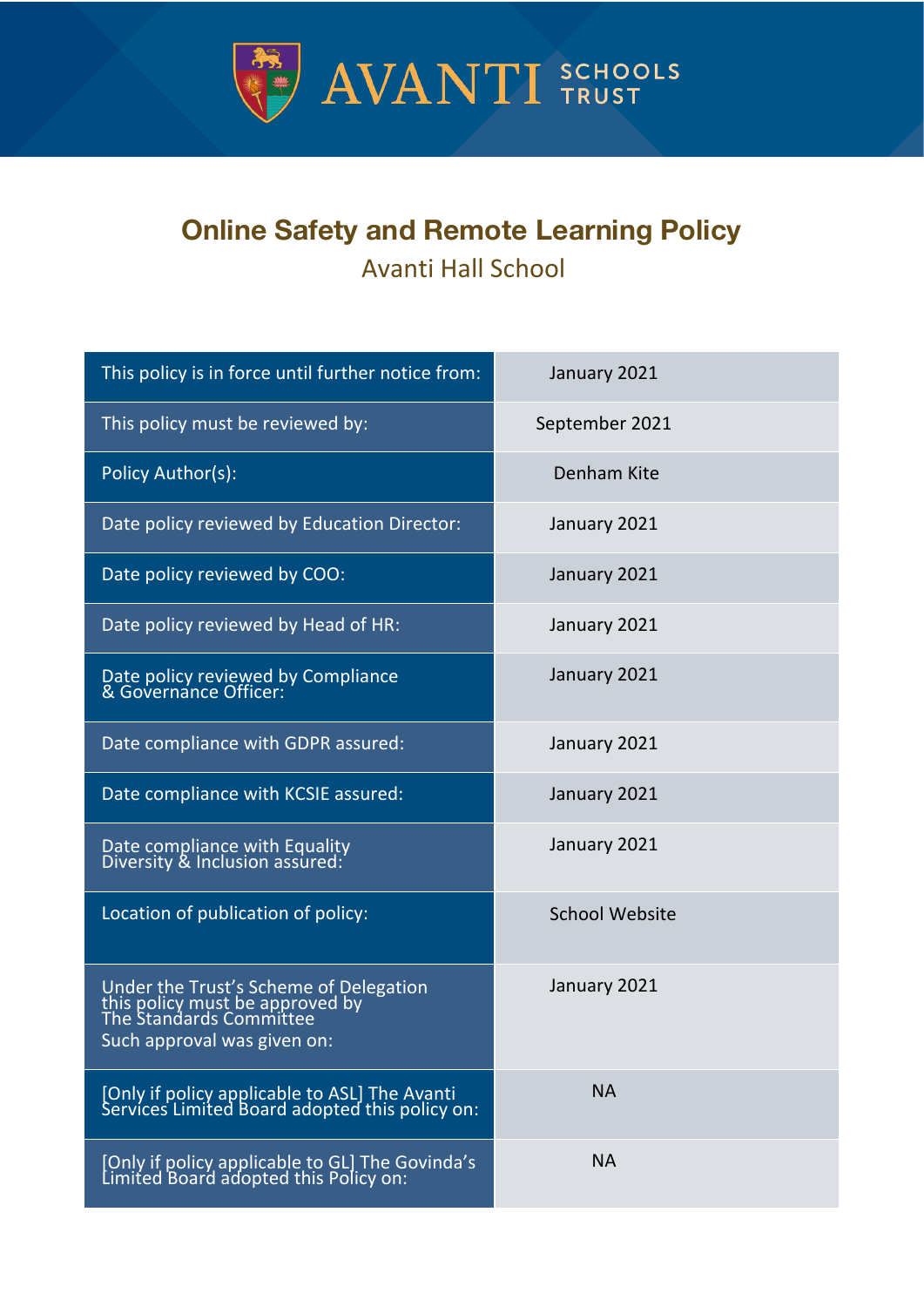|                                                                                      | З              |
|--------------------------------------------------------------------------------------|----------------|
|                                                                                      | 4              |
|                                                                                      | 4              |
|                                                                                      | 6              |
|                                                                                      | $\overline{7}$ |
|                                                                                      | 8              |
|                                                                                      |                |
|                                                                                      | 9              |
|                                                                                      |                |
|                                                                                      | 10             |
|                                                                                      | 10             |
|                                                                                      | 11             |
|                                                                                      | 12             |
|                                                                                      |                |
|                                                                                      | 12             |
| 15. Managing reports of online safety incidents _________________________________ 13 |                |
| 16. Responding to specific online safety concerns ______________________________13   |                |
|                                                                                      | 14             |
|                                                                                      |                |
| Appendix 1: Online harms and risks – curriculum coverage_____________________0       |                |
| Appendix 2: Policies associated with online safety and remote learning _______ 6     |                |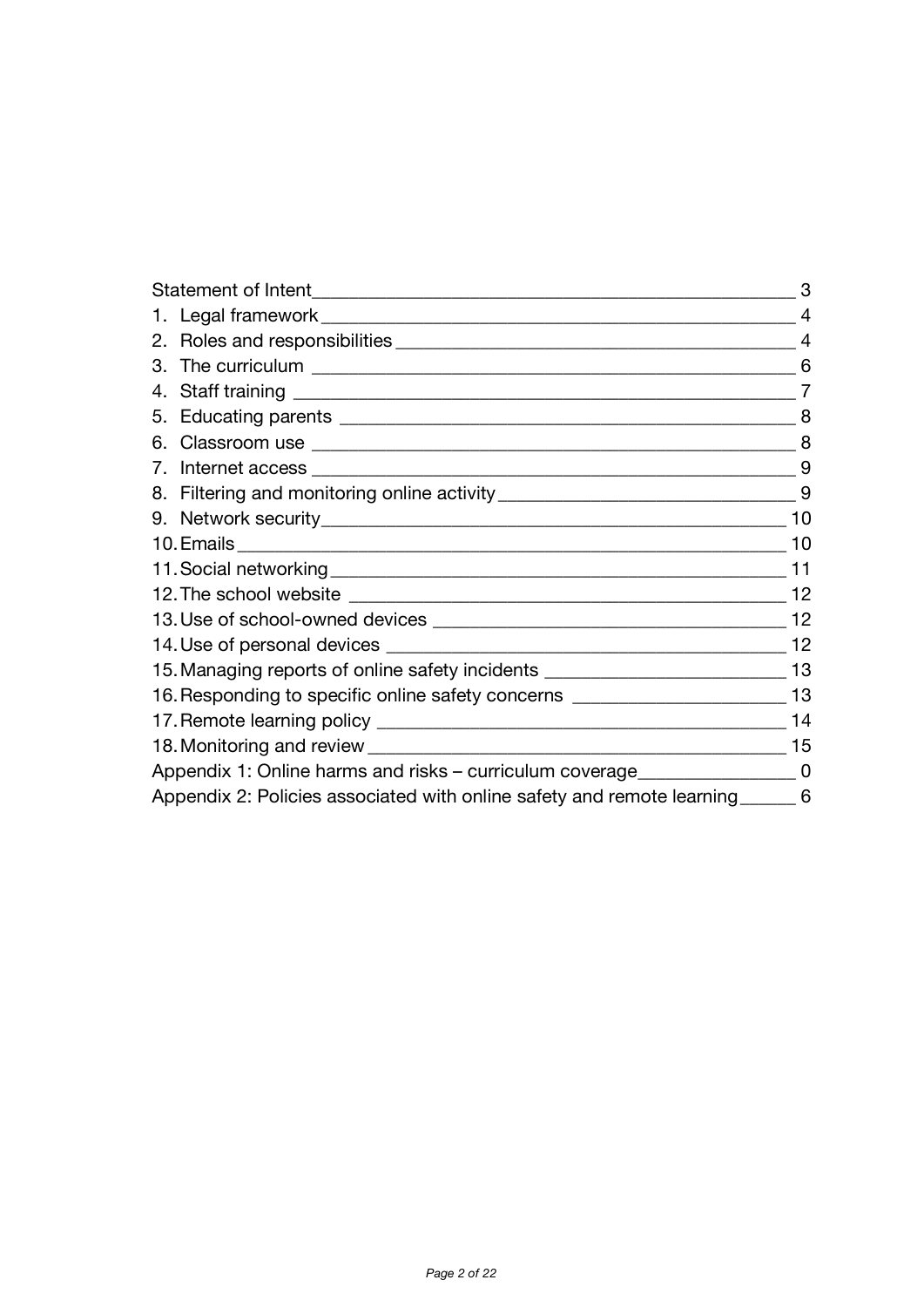# **Statement of Intent**

Avanti Hall School understands that using online services is an important aspect of raising educational standards, promoting pupil achievement and enhancing teaching and learning.

The use of online services is embedded throughout the school; therefore, there are a number of controls in place to ensure the safety of pupils and staff.

The breadth of issues classified within online safety is considerable, but they can be categorised into three areas of risk:

- **Content**: Being exposed to illegal, inappropriate or harmful material, e.g. pornography, fake news, and racist or radical and extremist views.
- **Contact**: Being subjected to harmful online interaction with other users, e.g. commercial advertising and adults posing as children or young adults.
- **Conduct**: Personal online behaviour that increases the likelihood of, or causes, harm, e.g. sending and receiving explicit messages, and cyberbullying.

The measures implemented to protect pupils and staff revolve around these areas of risk. This policy has been created with the aim of ensuring appropriate and safe use of the internet and other digital technology devices by all pupils and staff.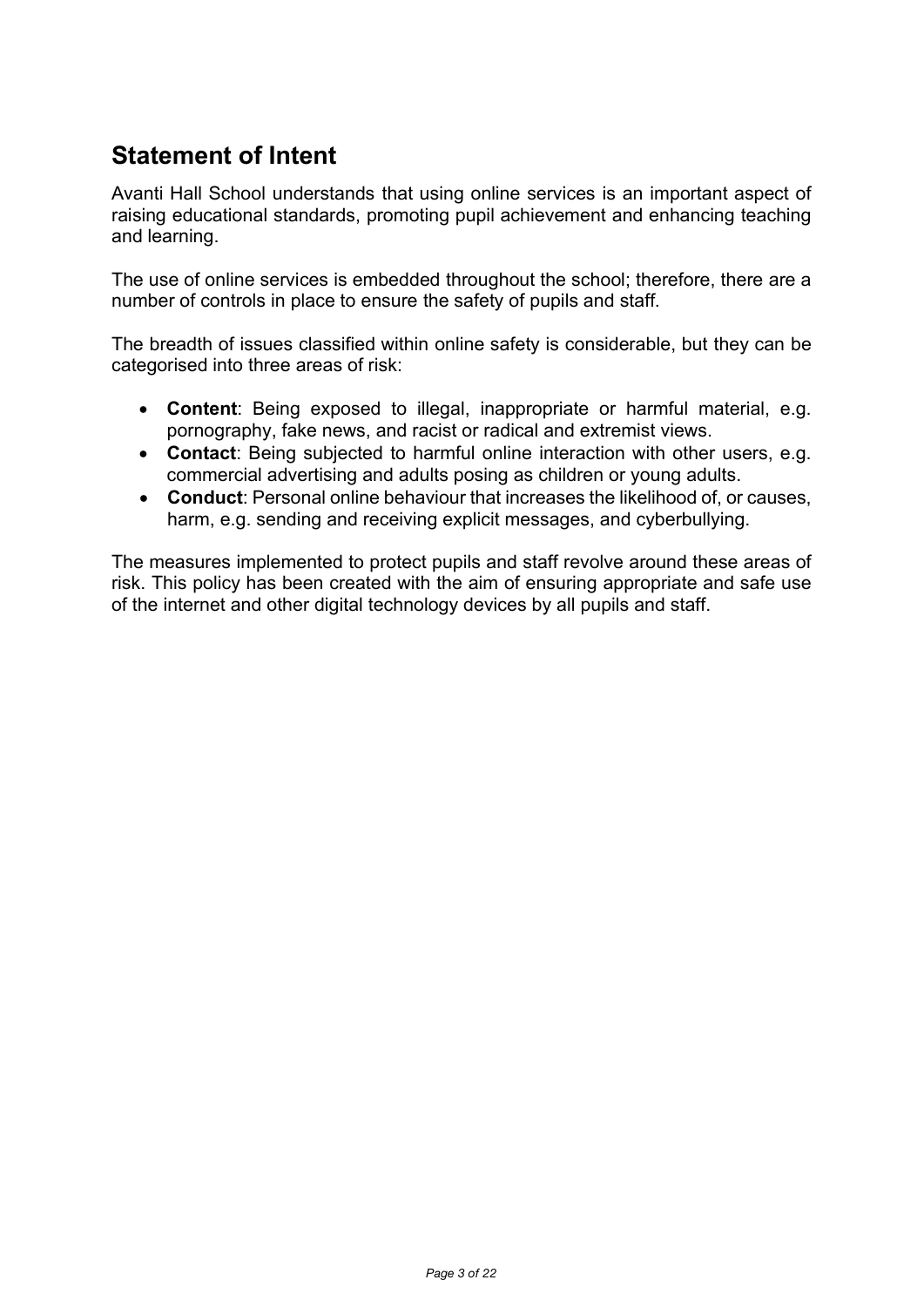# **1. Legal framework**

- 1.1. This policy has due regard to all relevant legislation and guidance including, but not limited to, the following:
	- Voyeurism (Offences) Act 2019
	- The General Data Protection Regulation (GDPR)
	- Data Protection Act 2018
	- DfE (2020) 'Keeping children safe in education'
	- DfE (2019) 'Teaching online safety in school'
	- DfE (2018) 'Searching, screening and confiscation'
	- National Cyber Security Centre (2017) 'Cyber Security: Small Business Guide'
	- UK Council for Child Internet Safety (2020) 'Education for a Connected World – 2020 edition'
	- UK Council for Child Internet Safety (2017) 'Sexting in schools and colleges: Responding to incidents and safeguarding young people'
- 1.2. This policy operates in conjunction with all school policies (see Appendix 2).

## **2. Roles and responsibilities**

- 2.1. The Avanti Schools Trust (AST) is responsible for:
	- Ensuring that this policy is effective and complies with relevant laws and statutory guidance.
	- Ensuring the school Designated Safeguarding Lead's (DSL) remit covers online safety.
	- Reviewing this policy on an annual basis.
	- Ensuring their own knowledge of online safety issues is up-todate.
	- Ensuring all staff undergo safeguarding and child protection training (including online safety) at induction.
	- Ensuring that there are appropriate filtering and monitoring systems in place in its schools.
- 2.2. The Principal is responsible for:
	- Supporting the DSL and any deputies, ensuring they have enough time and resources to carry out their responsibilities in relation to online safety.
	- Working with the DSL and Central IT Team to conduct half-termly light-touch reviews of this policy.
	- Working with the DSL and AST to update this policy on an annual basis.
- 2.3. The DSL is responsible for:
	- Acting as the named point of contact within the school on all online safeguarding issues.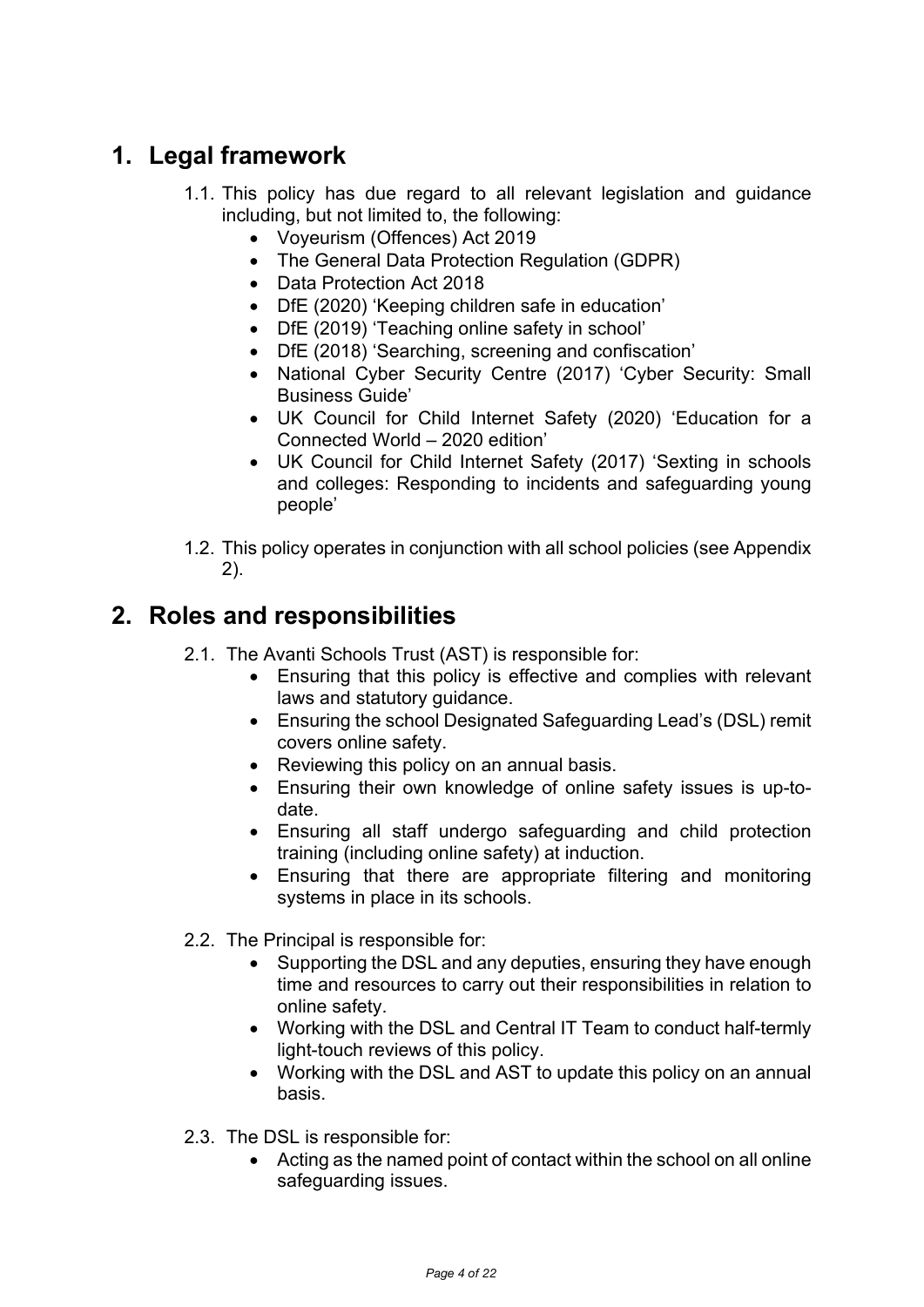- Undertaking training so they understand the risks associated with online safety and can recognise additional risks that pupils with Special Educational Needs or Disabilities (SEND) face online.
- Liaising with relevant members of staff on online safety matters, e.g. the SENCo and Central IT Team.
- Ensuring online safety is recognised as part of the school's safeguarding responsibilities and that a coordinated approach is implemented.
- Ensuring safeguarding is considered in the school's approach to remote learning.
- Staying up-to-date with current research, legislation and online trends.
- Maintaining records of reported online safety concerns as well as the actions taken in response to concerns.
- Monitoring online safety incidents to identify trends and any gaps in the school's provision, and using this data to update the school's procedures.
- Reporting to the Principal about online safety on a regularly basis.
- 2.4. ICT School Leads (or designated Senior Leader)
	- Taking the lead responsibility for online safety in the school.
	- Ensuring staff receive regular, up-to-date and appropriate online safety training and information as part of their induction and safeguarding training.
	- Supporting staff to ensure that online safety is embedded throughout the curriculum so that all pupils can develop an appropriate understanding of online safety.
	- Organising engagement with parents to keep them up-to-date with current online safety issues and how the school is keeping pupils safe.
	- Coordinating the school's participation in local and national online safety events, e.g. Safer Internet Day.
	- Raise technical issues with the Central IT Team and collaborate with them to achieve a solution.
- 2.5. Central IT Team are responsible for:
	- Ensuring online safety configurations are audited and evaluated.
	- Providing technical support in the development and implementation of the school's online safety policies and procedures.
	- Implementing appropriate security measures.
	- Ensuring that the school's filtering and monitoring systems are updated as appropriate.
	- Establishing a procedure for reporting online safety incidents and inappropriate internet use, both by pupils and staff.
	- Working with the DSL and Principal to conduct half-termly lighttouch reviews of this policy.
- 2.6. All staff are responsible for: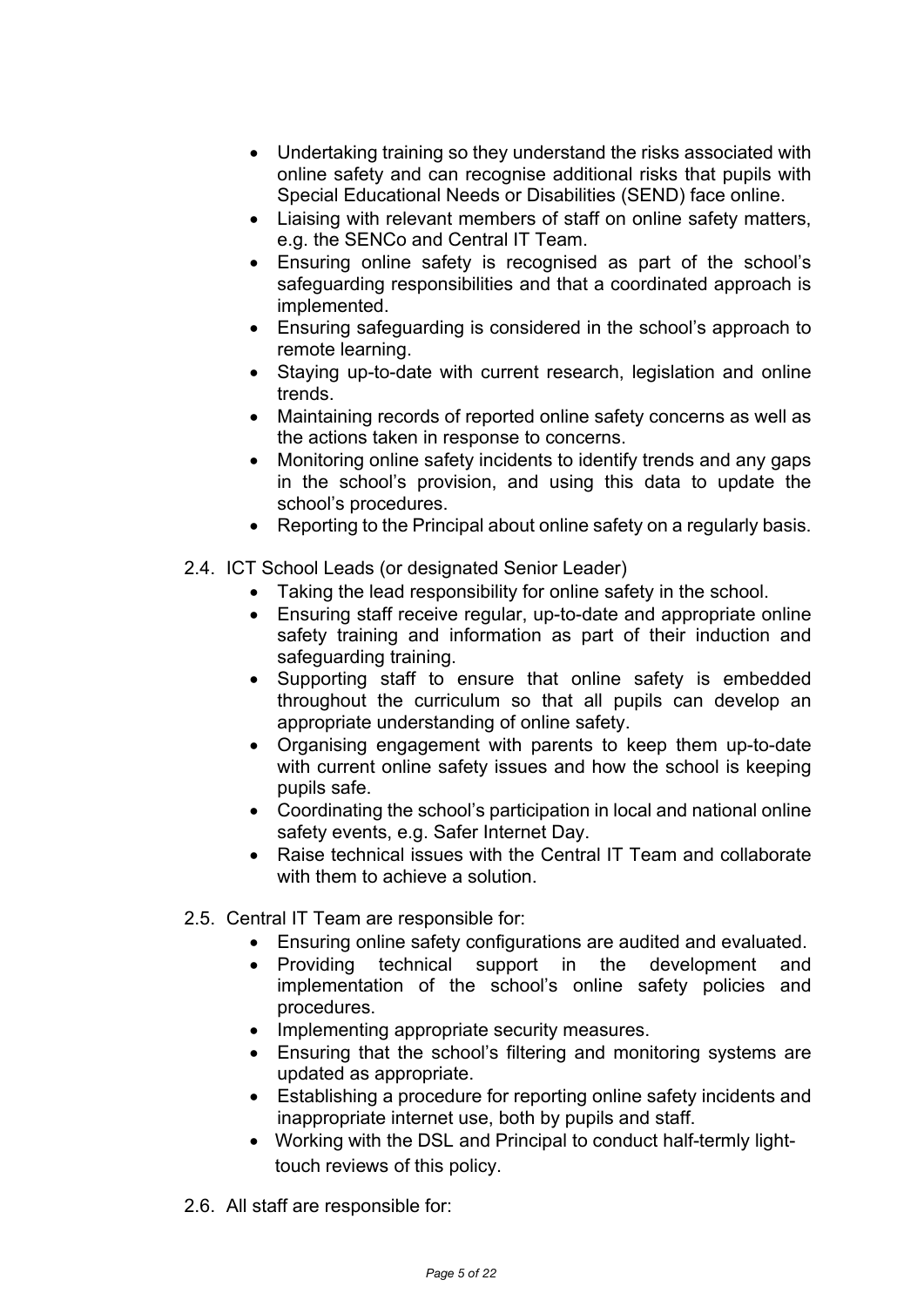- Taking responsibility for the security of ICT systems and electronic data they use or have access to.
- Modelling good online behaviours.
- Maintaining a professional level of conduct in their personal use of technology.
- Having an awareness of online safety issues.
- Reporting concerns in line with the school's reporting procedure.
- Where relevant to their role, ensuring online safety is embedded in their teaching of the curriculum.
- 2.7. Pupils are responsible for:
	- Adhering to this policy, the **Acceptable Use Agreement and other** relevant policies.
	- Seeking help from school staff if they are concerned about something they or a peer has experienced online.
	- Reporting online safety incidents and concerns in line with the procedures within this policy.
- 2.8. Parents are responsible for:
	- Adhering to this policy, the Acceptable Use Agreement and other relevant policies.
	- Discussing the safe use of the computer, network, mobile phones, Internet access and other new technologies with their children.
	- Reporting any concerns to the Principal.

### **3. The curriculum**

- 3.1. Online safety is embedded throughout the curriculum; however, it is particularly addressed in the following subjects:
	- RSE
	- Health education
	- PSHE and Citizenship
	- Computing
- 3.2. The curriculum and the school's approach to online safety is developed in line with the UK Council for Child Internet Safety's 'Education for a Connected World' framework and the DfE's 'Teaching online safety in school' guidance.
- 3.3. Pupils are taught the underpinning knowledge and behaviours that can help them to navigate the online world safely and confidently regardless of the device, platform or app they are using.
- 3.4. Online safety teaching is always appropriate to pupils' ages and developmental stages.
- 3.5. The underpinning knowledge and behaviours pupils learn through the curriculum include the following:
	- How to evaluate what they see online
	- How to recognise techniques used for persuasion
	- Acceptable and unacceptable online behaviour
	- How to identify online risks
	- How and when to seek support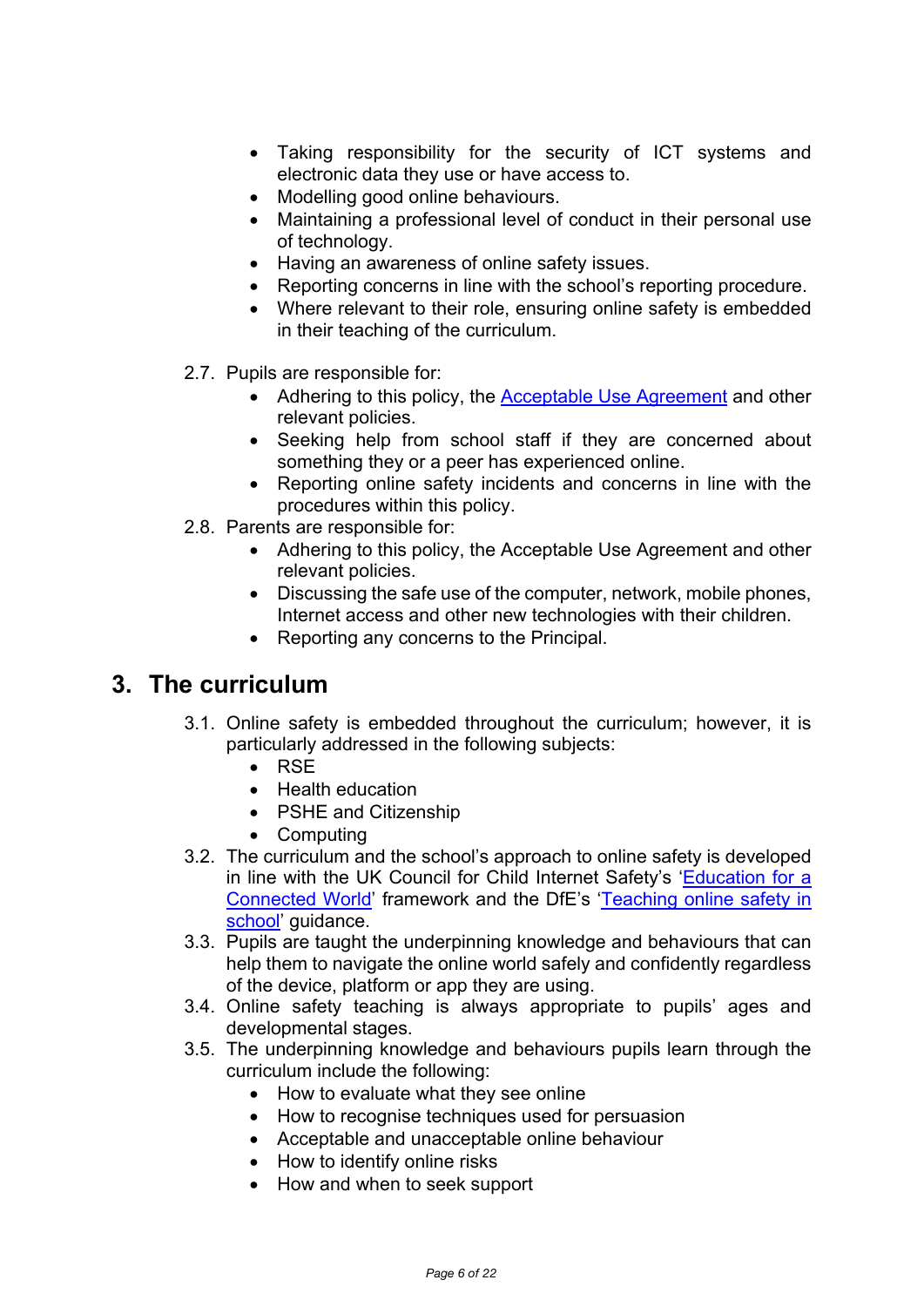- 3.6. The online risks pupils may face online are always considered when developing the curriculum. The risks that are considered and how they are covered in the curriculum can be found in Appendix 1 of this policy.
- 3.7. The ICT Lead is involved with the development of the school's online safety curriculum.
- 3.8. The school recognises that, while any pupil can be vulnerable online, there are some pupils who may be more susceptible to online harm or have less support from family and friends in staying safe online, e.g. pupils with SEND and Looked After Children (LAC). Relevant members of staff, e.g. the SENCo and designated teacher for LAC, work together to ensure the curriculum is tailored so these pupils receive the information and support they need.
- 3.9. Class teachers review external resources prior to using them for the online safety curriculum, to ensure they are appropriate for the cohort of pupils. When reviewing these resources, the following questions are asked:
	- Where does this organisation get their information from?
	- What is their evidence base?
	- Have they been externally quality assured?
	- What is their background?
	- Are they age appropriate for pupils?
	- Are they appropriate for pupils' developmental stage?
- 3.10.External visitors may be invited into school to help with the delivery of certain aspects of the online safety curriculum. The Principal and DSL decide when it is appropriate to invite external groups into school and ensure the visitors selected are appropriate.
- 3.11.Before conducting a lesson or activity on online safety, the class teacher and DSL consider the topic that is being covered and the potential that pupils in the class have suffered or may be suffering from online abuse or harm in this way. The DSL advises the staff member on how to best support any pupil who may be especially impacted by a lesson or activity.
- 3.12.Lessons and activities are planned carefully so they do not draw attention to a pupil who is being or has been abused or harmed online, to avoid publicising the abuse.
- 3.13.During an online safety lesson or activity, the class teacher ensures a safe environment is maintained in which pupils feel comfortable to say what they feel and are not worried about getting into trouble or being judged.
- 3.14.If a staff member is concerned about anything pupils raise during online safety lessons and activities, they will make a report in line with sections 15 and 16 of this policy.
- 3.15.If a pupil makes a disclosure to a member of staff regarding online abuse following a lesson or activity, the staff member will follow the reporting procedure outlined in sections 15 and 16 of this policy.

## **4. Staff training**

4.1. All staff receive safeguarding and child protection training, which includes online safety training, during their induction.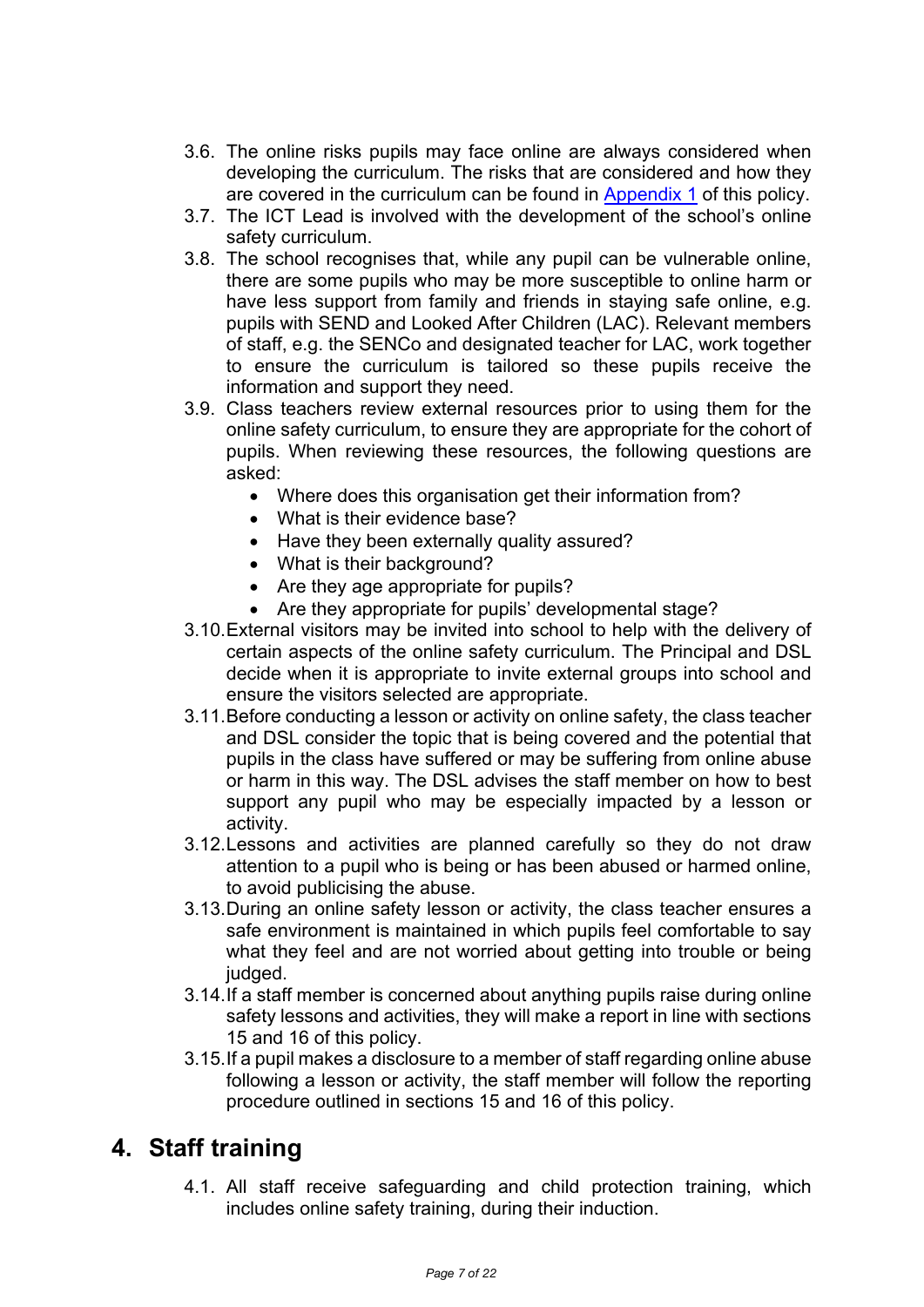- 4.2. Online safety training for staff is updated annually and is delivered in line with advice from the three local safeguarding partners<sup>1</sup>.
- 4.3. In addition to this training, staff also receive regular online safety updates as required and at least annually.
- 4.4. The DSL and any deputies undergo training to provide them with the knowledge and skills they need to carry out their role, this includes online safety training. This training is updated at least every two years.
- 4.5. In addition to this formal training, the DSL and any deputies receive regular online safety updates to allow them to keep up with any developments relevant to their role. In relation to online safety, these updates allow the DSL and their deputies to:
	- Understand the unique risks associated with online safety and be confident that they have the relevant knowledge and capability required to keep pupils safe while they are online at school.
	- Recognise the additional risks that pupils with SEND face online and offer them support to stay safe online.
- 4.6. All staff to confirm they have read and understand this policy upon their induction and are informed of any changes.
- 4.7. Staff are required to adhere to the Code of Conduct policy at all times.
- 4.8. All staff are informed about how to report online safety concerns, in line with sections 15 and 16 of this policy.
- 4.9. The DSL and/or the ICT Lead acts as the first point of contact for staff requiring advice about online safety.

# **5. Educating parents**

- 5.1. The school works in partnership with parents to ensure pupils stay safe online at school and at home.
- 5.2. Parents are provided with information about the school's approach to online safety and their role in protecting their children. Parental awareness is raised in the following ways:
	- Parents' Workshops (school staff and NSPCC)
	- Coffee Mornings
	- Email communications (newsletters, letters etc…)
	- Website
	- Twitter
- 5.3. Parents are directed to the Acceptable Use Agreement at the beginning of each academic year and are encouraged to go through this with their child to ensure their child understands the document and the implications of not following it.

## **6. Classroom use**

- 6.1. A wide range of technology is used during lessons, including the following:
	- Computers
	- Laptops

<sup>1</sup> local authorities, chief officers of police, and clinical commissioning groups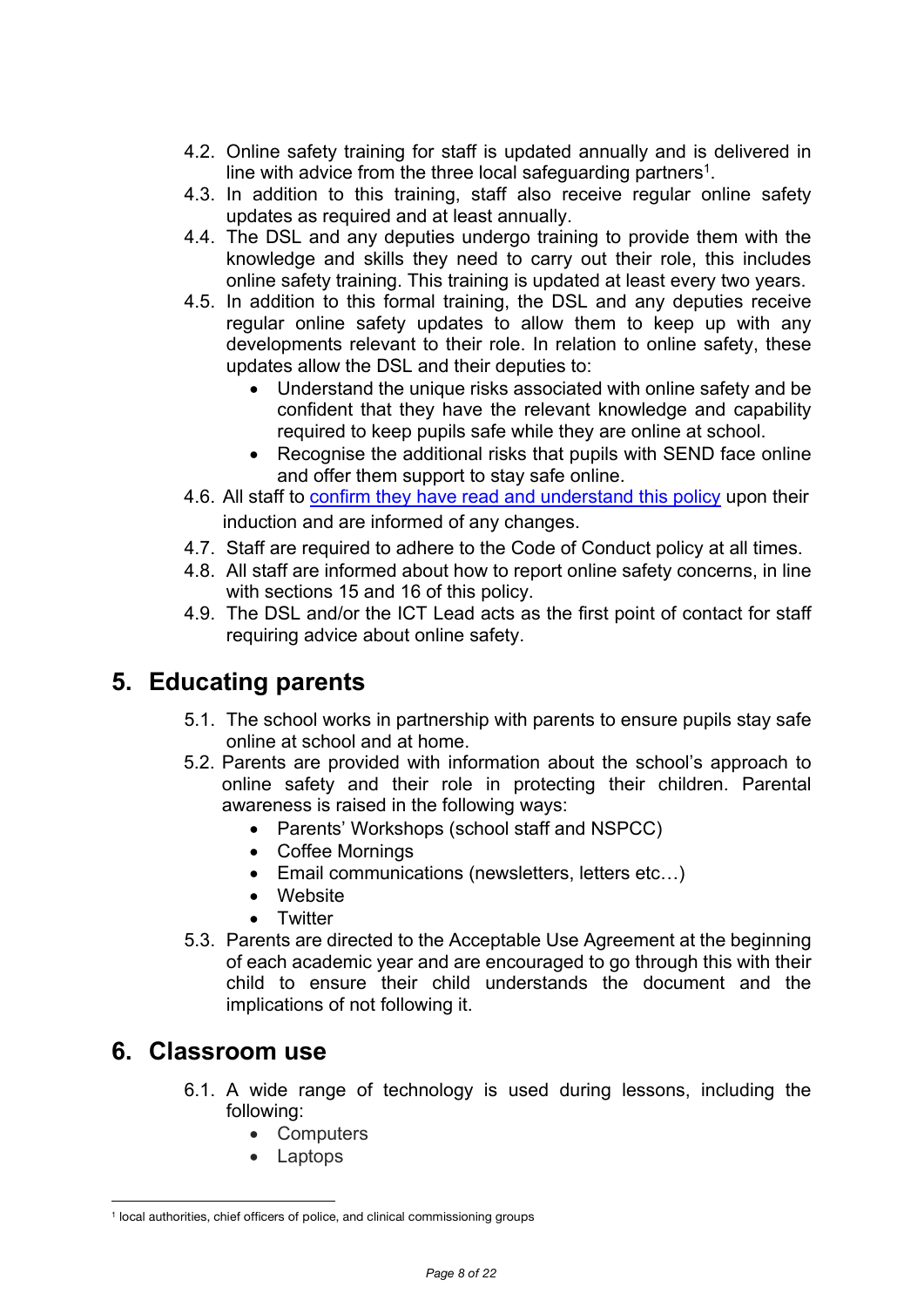- Tablets/iPads/iPods
- Google Classroom
- Email
- Cameras
- 6.2. Prior to using any websites, tools, apps or other online platforms in the classroom, or recommending that pupils use these platforms at home, the class teacher always reviews and evaluates the resource.
- 6.3. Class teachers ensure that any internet-derived materials are used in line with copyright law.
- 6.4. Pupils are supervised when using online materials during lesson time, suitable to their age and ability.

### **7. Internet access**

- 7.1. Pupils, staff and other members of the school community are only granted access to the school's internet network once they have read and signed the Acceptable Use Agreement.
- 7.2. A record is kept of users who have been granted internet access.
- 7.3. All members of the school community are encouraged to use the school's WIFI network, instead of 3G, 4G and 5G networks, as the network has appropriate filtering and monitoring to ensure individuals are using the internet appropriately.

# **8. Filtering and monitoring online activity**

- 8.1. The Central IT Team ensures the school's ICT network has appropriate filters and monitoring systems in place.
- 8.2. The Central IT Team undertake a risk assessment to determine what filtering and monitoring systems are required.
- 8.3. The filtering and monitoring systems the school implements are appropriate to pupils' ages, the number of pupils using the network, how often pupils access the network, and the proportionality of costs compared to the risks.
- 8.4. The Central IT Team ensures 'over blocking' does not lead to unreasonable restrictions as to what pupils can be taught with regards to online teaching and safeguarding.
- 8.5. Central IT Team undertake regular checks on the filtering and monitoring systems to ensure they are effective and appropriate.
- 8.6. Requests regarding making changes to the filtering system are directed to the Principal.
- 8.7. Prior to making any changes to the filtering system, Central IT Team conduct a risk assessment, in collaboration with the Principal, DSL and/or ICT Lead.
- 8.8. Any changes made to the system are recorded by the Central IT Team.
- 8.9. Reports of inappropriate websites or materials are made to the DSL and Central IT Team immediately, who investigates the matter and makes any necessary changes.
- 8.10.Deliberate breaches of the filtering system are reported to the DSL and Central IT Team, who will escalate the matter appropriately.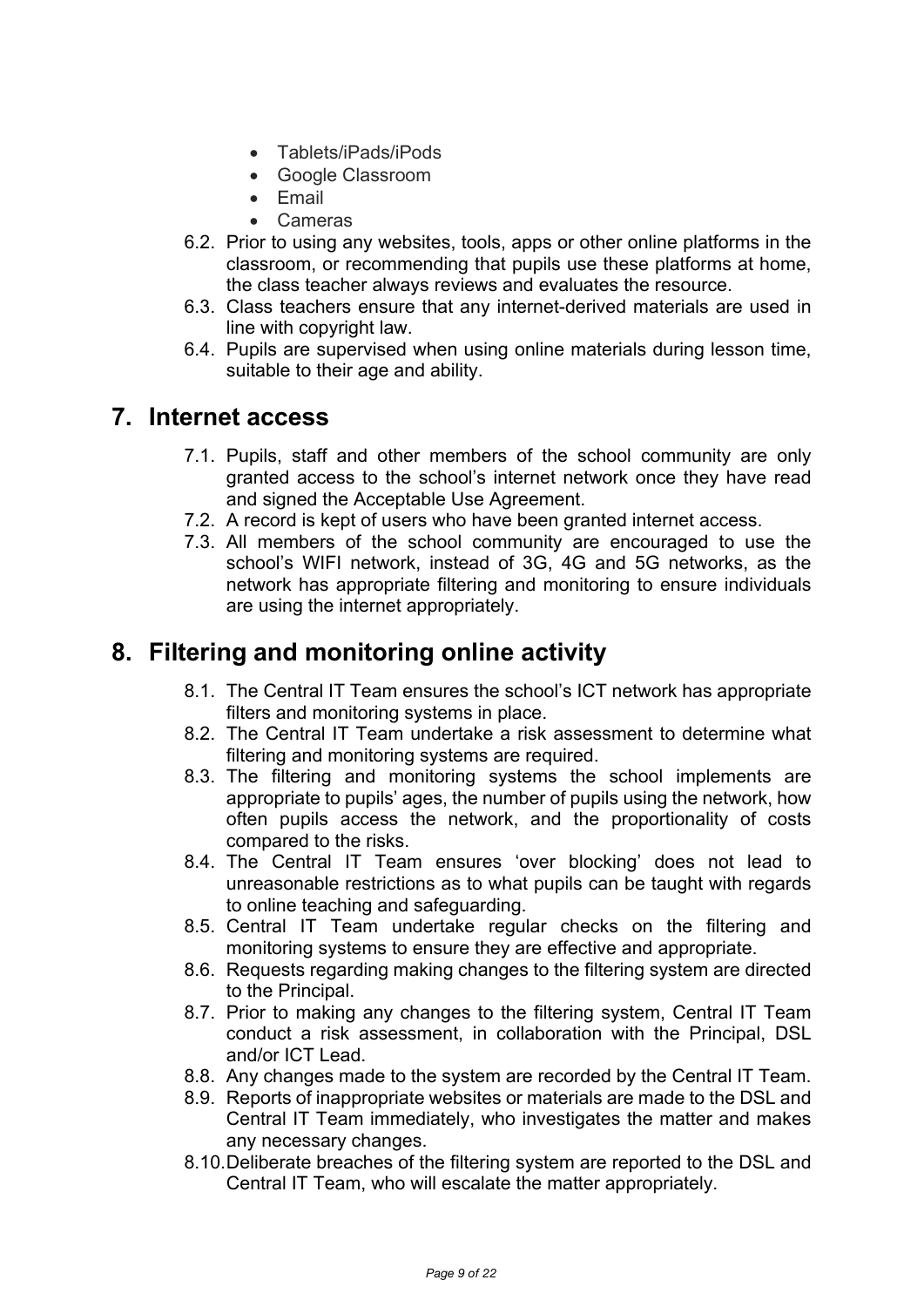- 8.11.If a pupil has deliberately breached the filtering system, they will be disciplined in line with the Acceptable Use Agreement.
- 8.12.If a member of staff has deliberately breached the filtering system, they will be disciplined in line with the Trust Disciplinary Policy.
- 8.13.If material that is believed to be illegal is accessed, inadvertently or deliberately, this material will be reported to the appropriate agency immediately, e.g. the Internet Watch Foundation (IWF), CEOP and/or the police.
- 8.14.The school's network and school-owned devices are appropriately monitored.
- 8.15.All users of the network and school-owned devices are informed about how and why they are monitored.
- 8.16.Concerns identified through monitoring are reported to the Central IT Team that manages the situation in line with sections 15 and 16 of this policy.

### **9. Network security**

- 9.1. Technical security features, such as anti-virus software, are kept up-todate and managed by the Central IT Team.
- 9.2. Firewalls are switched on at all times.
- 9.3. The Central IT Team review the firewalls on a regular basis to ensure they are running correctly, and to carry out any required updates.
- 9.4. Staff and pupils are advised not to download unapproved software or open unfamiliar email attachments.
- 9.5. Staff members and pupils report all malware and virus attacks to the ICT Lead and if appropriate, the Principal.
- 9.6. All members of staff have their own unique usernames and private passwords to access the school's systems.
- 9.7. All pupils are provided with their own unique username and private passwords for the organisation's Google Suite (Classroom).
- 9.8. Staff members and pupils are responsible for keeping their passwords private.
- 9.9. Passwords have a minimum and maximum length and require a mixture of characters to ensure they are as secure as possible.
- 9.10.Passwords resets will be encouraged at least termly.
- 9.11.Users are not permitted to share their login details with others and are not allowed to log in as another user at any time.
- 9.12.Users are required to log out of devices when they are not in use.
- 9.13.Users inform the appropriate staff if they forget their login details, who will arrange for the user to access the systems under different login details.
- 9.14.If a user is found to be sharing their login details or otherwise mistreating the password system, the procedures in the ICT Acceptable Use Agreement will be followed.
- 9.15.Full details of the school's network security measures can be requested from the Central IT Team.

## **10.Emails**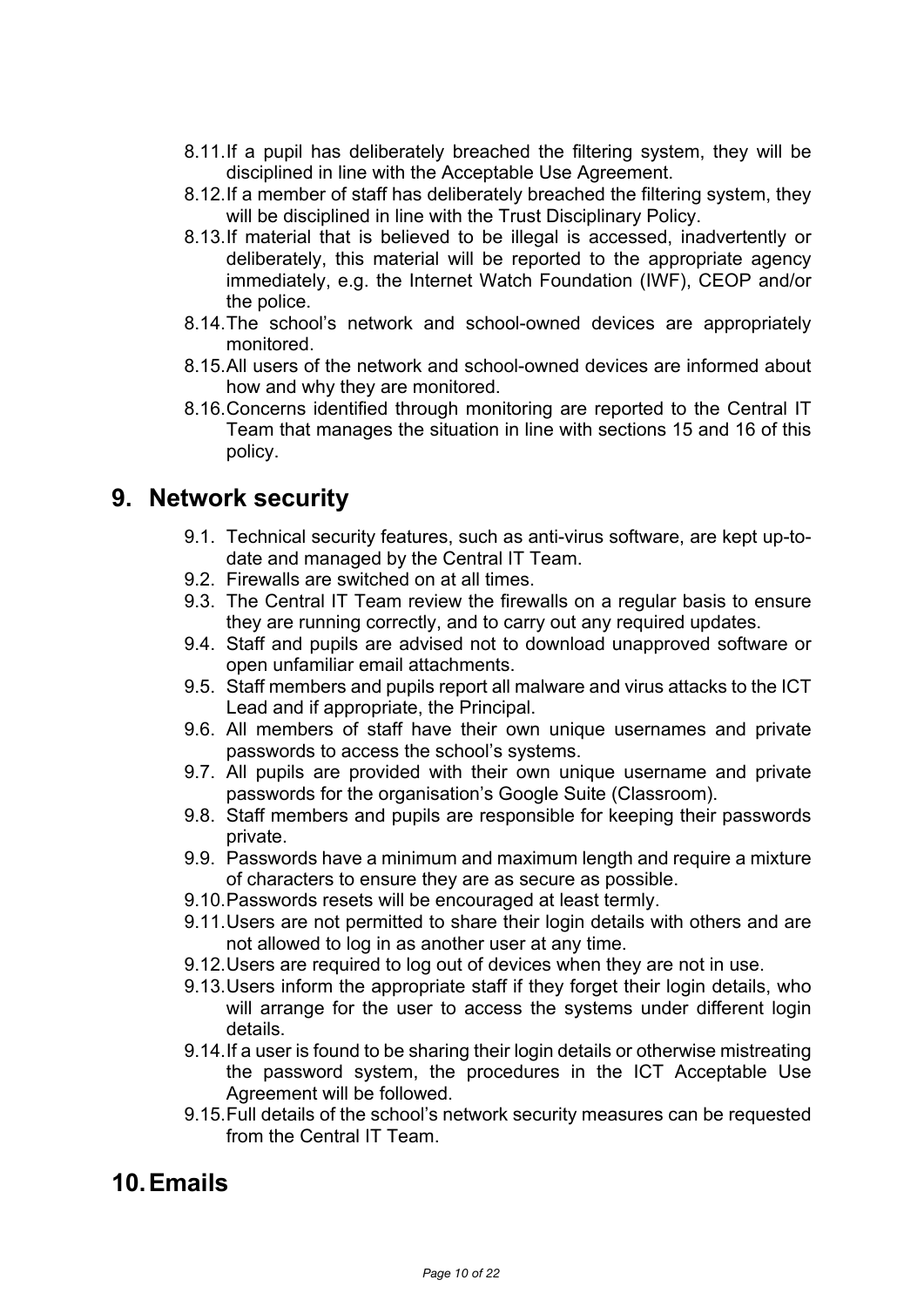- 10.1.Access to and the use of emails is managed in line with the Data Protection Policy and Acceptable Use Agreement.
- 10.2.Staff and pupils are given approved school email accounts and are only able to use these accounts when doing school-related work.
- 10.3.Prior to being authorised to use the email system, staff and pupils must agree to and sign the relevant ICT Acceptable Use Agreement.
- 10.4.Personal email accounts are not permitted to be used on school devices nor in lessons/the company of pupils/parents.
- 10.5.Any email that contains sensitive or personal information is only sent using secure and encrypted email.
- 10.6.Staff members and pupils are required to block spam and junk mail, and report the matter as appropriate.
- 10.7.The school's monitoring system can detect inappropriate links, malware and profanity within emails – staff and pupils are made aware of this.
- 10.8.Chain letters, spam and all other emails from unknown sources are deleted without being opened.
- 10.9.The ICT Lead organises annual workshops where they explain what a phishing email and other malicious emails might look like – this may include links with local partners such as Warning Zone.
- 10.10. Any cyberattacks initiated through emails are managed by Central IT Team.

# **11.Social networking**

#### **Personal use**

- 11.1.Access to social networking sites is filtered as appropriate.
- 11.2.Staff and pupils are not permitted to use social media for personal use during lesson time.
- 11.3.Staff members are advised that their conduct on social media can have an impact on their role and reputation within the school.
- 11.4.Staff receive annual training on how to use social media safely and responsibly.
- 11.5.Staff are not permitted to communicate on business matters with pupils or parents over social networking sites and are advised to alter their privacy settings to ensure pupils and parents are not able to contact them on social media.
- 11.6.Pupils are taught how to use social media safely and responsibly through the online safety curriculum.
- 11.7.Concerns regarding the online conduct of any member of the school community on social media are reported to the Principal and managed in accordance with the relevant policy - Anti-Bullying and Cyberbullying Policy, Code of Conduct and School Behaviour policies.

#### **Use on behalf of the school**

- 11.8.The use of social media on behalf of the school is conducted in line with the Acceptable Use Agreement.
- 11.9.The school's official social media channels are only used for official educational or engagement purposes.
- 11.10. Staff members must be authorised by the Principal to access to the school's social media accounts.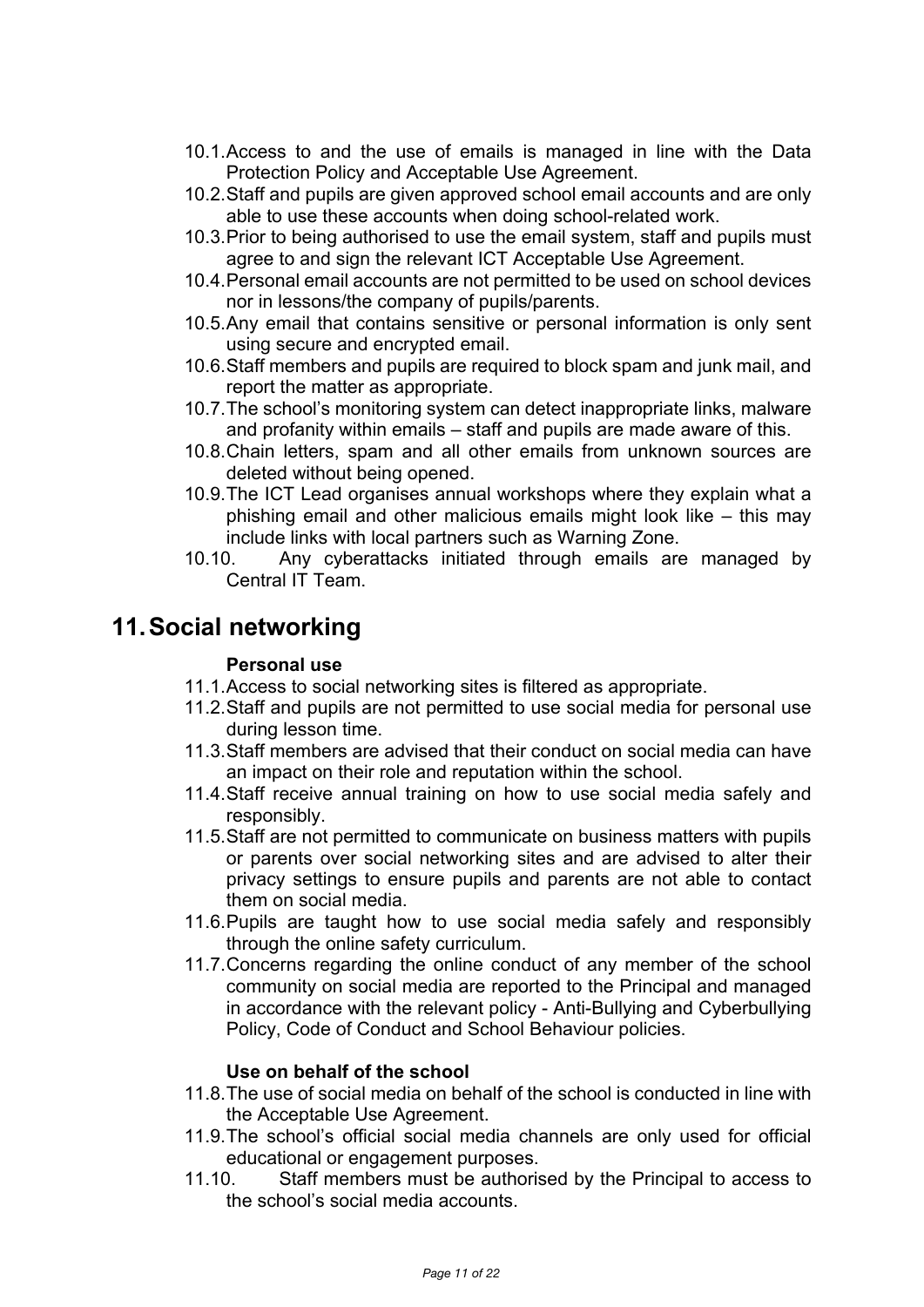- 11.11. All communication on official social media channels by staff on behalf of the school is clear, transparent and open to scrutiny.
- 11.12. The staff Code of Conduct policy contains information on the acceptable use of social media – staff members are required to follow these expectations at all times.

# **12.The school website**

- 12.1.Staff are clear on the procedure to escalate any concerns relating to information on the school website.
- 12.2.The website complies with guidelines for publications including accessibility, data protection, respect for intellectual property rights, privacy policies and copyright law.
- 12.3.Personal information relating to staff and pupils is not published on the website.
- 12.4.Images and videos are only posted on the website if the provisions in the Acceptable Use Agreement are met.

# **13.Use of school-owned devices**

- 13.1.Staff members have access to and may be issued with various devices to assist with their work.
- 13.2.Pupils are provided with school-owned devices as necessary to assist in the delivery of the curriculum, e.g. tablets to use during lessons and for Remote Learning.
- 13.3.School-owned devices are used in accordance with the Acceptable Use Agreement.
- 13.4.All school-owned devices are password protected.
- 13.5.All school-owned devices are fitted with software to ensure they can be remotely accessed, in case data on the device needs to be protected, retrieved or erased.
- 13.6.The Central IT Team review all school-owned devices on a regular basis to carry out software updates and maintenance.
- 13.7.No software, apps or other programmes can be downloaded onto a device without the Central IT Team.
- 13.8.Staff members or pupils found to be misusing school-owned devices are disciplined in line with the staff Code of Conduct, Acceptable Use Agreement and Behaviour Policy.

# **14.Use of personal devices**

- 14.1.Personal staff devices are used in accordance with the Acceptable Use Agreement. Any personal electronic device that is brought into school by a staff member is the responsibility of the user.
- 14.2.Devices are not permitted to be used in the following locations:
	- Toilets
	- Changing rooms
- 14.3.Staff members are not permitted to use their personal devices to take photos or videos of pupils.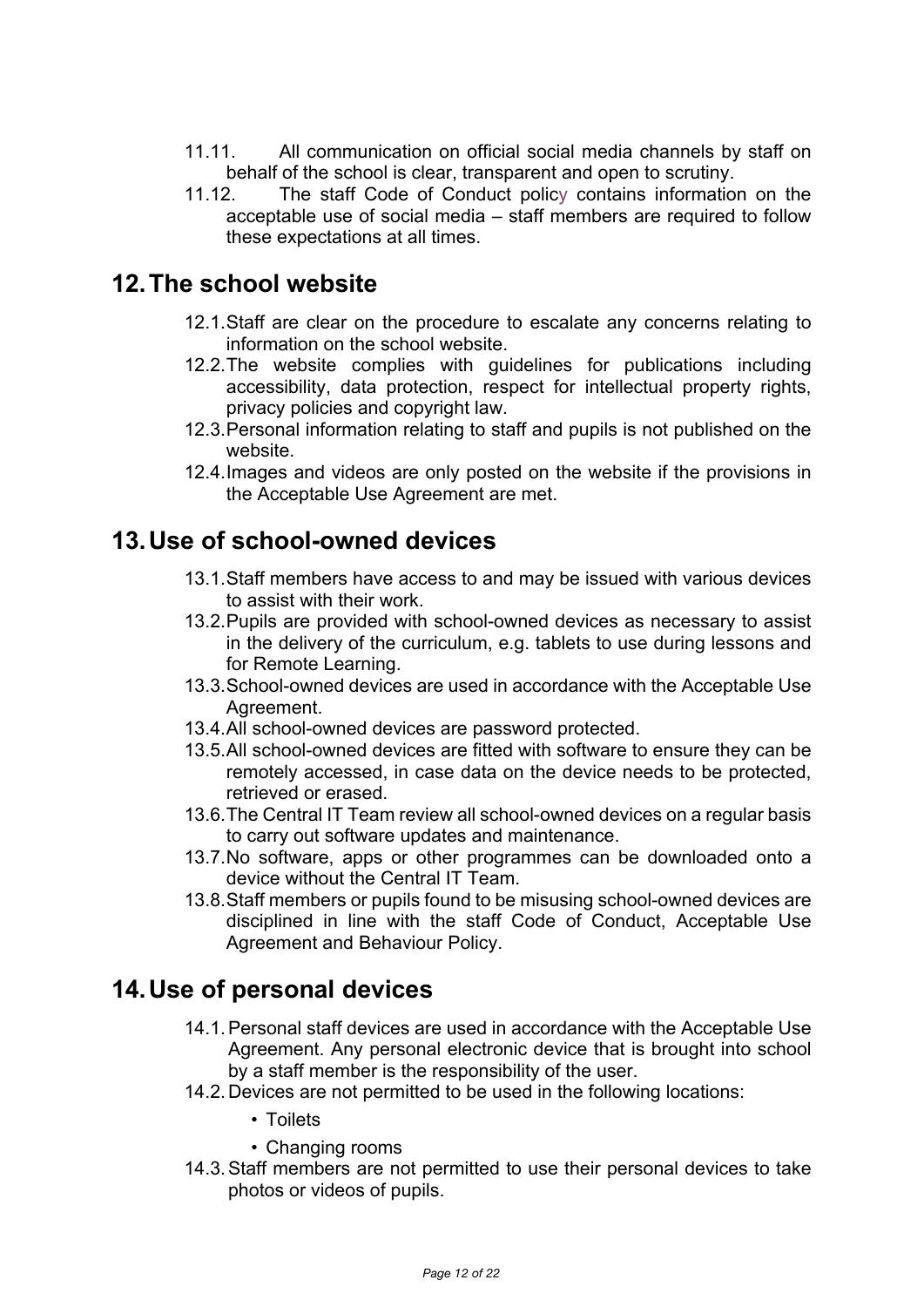- 14.4.Staff members report concerns about their colleagues' use of personal devices on the school premises in line with the Allegations of Abuse Against Staff Policy.
- 14.5.If a member of staff is thought to have illegal content saved or stored on a personal device, or to have committed an offence using a personal device, the DSL will inform the police and action will be taken in line with the Allegations of Abuse Against Staff Policy.
- 14.6.The Principal may authorise the use of mobile devices by a pupil for safety or precautionary use.
- 14.7.Pupils' devices can be searched, screened and confiscated in accordance with the Acceptable Use Agreement.
- 14.8.If a staff member reasonably believes a pupil's personal device has been used to commit an offence or may provide evidence relating to an offence, the device will be handed to the police.
- 14.9.Any concerns about visitors' use of personal devices on the school premises are reported immediately to the Principal and/or DSL.

### **15.Managing reports of online safety incidents**

- 15.1.Staff members and pupils are informed about what constitutes inappropriate online behaviour in the following ways:
	- Staff training
	- The online safety curriculum
	- Workshops for Parents
	- Class visits and visitors such as Warning Zone
- 15.2.Concerns regarding a staff member's online behaviour are reported to the Principal who decides on the best course of action in line with the relevant policies.
- 15.3.Concerns regarding a pupil's online behaviour are reported to the DSL who investigates concerns with relevant staff members, e.g. the Principal and Central IT Team.
- 15.4.Where there is a concern that illegal activity has taken place, the Principal or DSL contacts the police.
- 15.5.All online safety incidents and the school's response are recorded using school specific systems.

### **16.Responding to specific online safety concerns**

#### **Cyberbullying**

- 16.1.Cyberbullying, against both pupils and staff, is not tolerated.
- 16.2.Any incidents of cyberbullying are dealt with quickly and effectively whenever they occur.
- 16.3.Information about the school's full response to incidents of cyberbullying can be found in the School Behaviour Policy, Anti-bullying and Cyberbullying Policy.

#### **Peer-on-peer abuse, Upskirting and Youth produced sexual imagery (sexting)**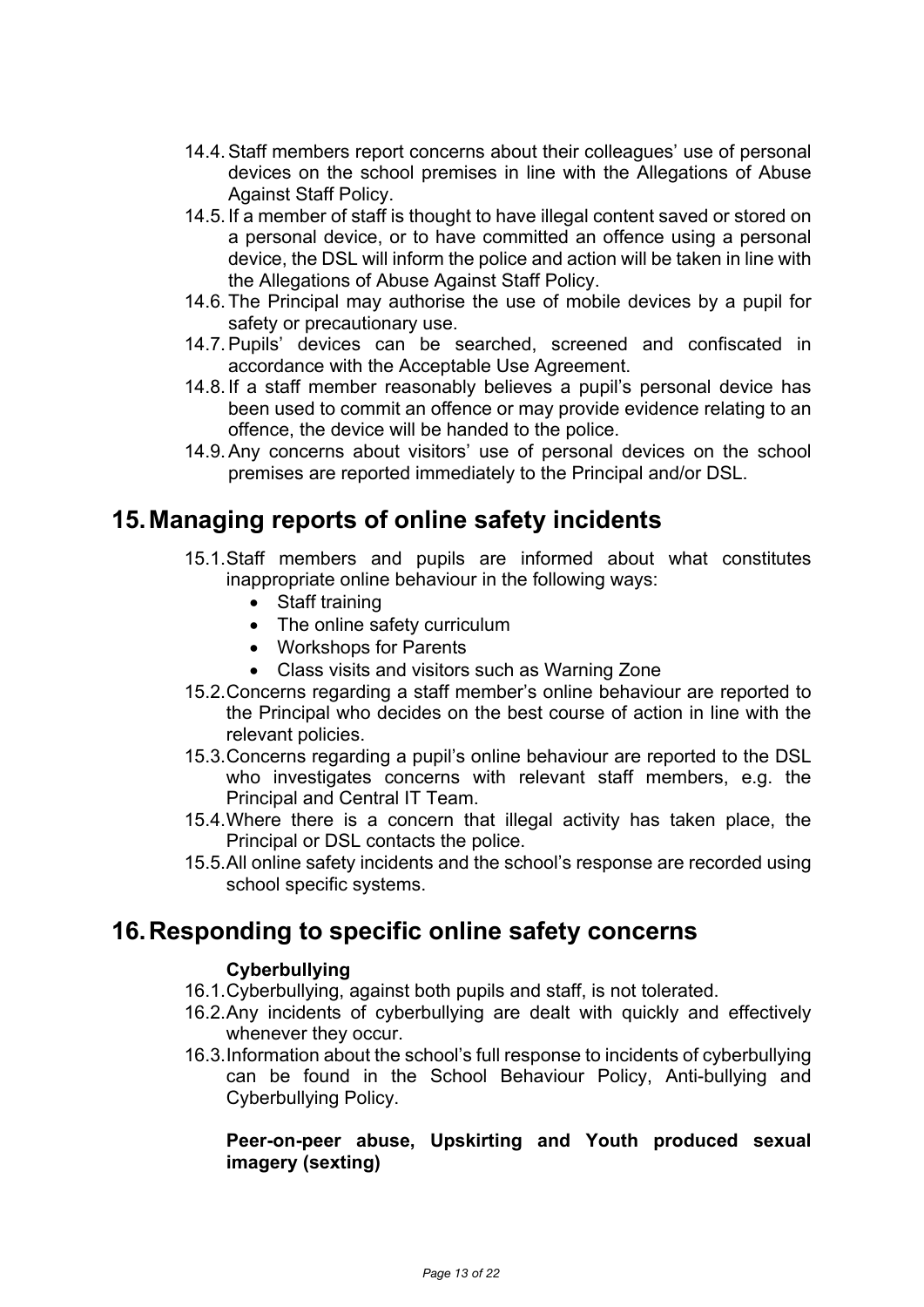16.4.Concerns regarding Peer-on-peer abuse, upskirting, sexting are reported to the DSL who will investigate the matter in line with the Child Protection and Safeguarding Policy.

#### **Online abuse and exploitation**

- 16.5.Through the online safety curriculum, pupils are taught about how to recognise online abuse and where they can go for support if they experience it.
- 16.6.The school responds to concerns regarding online abuse and exploitation, whether or not it took place on the school premises or using school-owned equipment.
- 16.7.All concerns relating to online abuse and exploitation, including child sexual abuse and exploitation and criminal exploitation, are reported to the DSL and dealt with in line with the Child Protection and Safeguarding Policy.

#### **Online hate**

- 16.8.The school does not tolerate online hate content directed towards or posted by members of the school community.
- 16.9.Incidents of online hate are dealt with in line with the relevant school policy depending on the nature of the incident and those involved.

#### **Online radicalisation and extremism**

- 16.10. The school's filtering system aims to protect pupils and staff from viewing extremist content.
- 16.11. Concerns regarding a staff member or pupil being radicalised online are dealt with in line with the Child Protection and Safeguarding Policy and Prevent Duty.

### **17.Remote learning policy**

- 17.1.Guidance for all staff and pupils using video/audio communication:
	- Communicate in groups one-to-one sessions are only carried out where necessary.
	- Wear suitable clothing this includes others in the household.
	- Be situated in a suitable 'public' living area within the home with an appropriate background during video communication.
	- Use appropriate language this includes others in the household.
	- Maintain the standard of behaviour expected.
	- Use the necessary equipment and computer programs as intended.
	- Not record, store, or distribute video/audio material without permission.
	- Report any issues/concerns with internet connections to avoid disruption to lessons.
	- Always remain aware that they are visible.
- 17.4. The school will consider whether one-to-one sessions are appropriate in some circumstances, e.g. to provide support for pupils with SEND. This will be decided and approved by the SLT.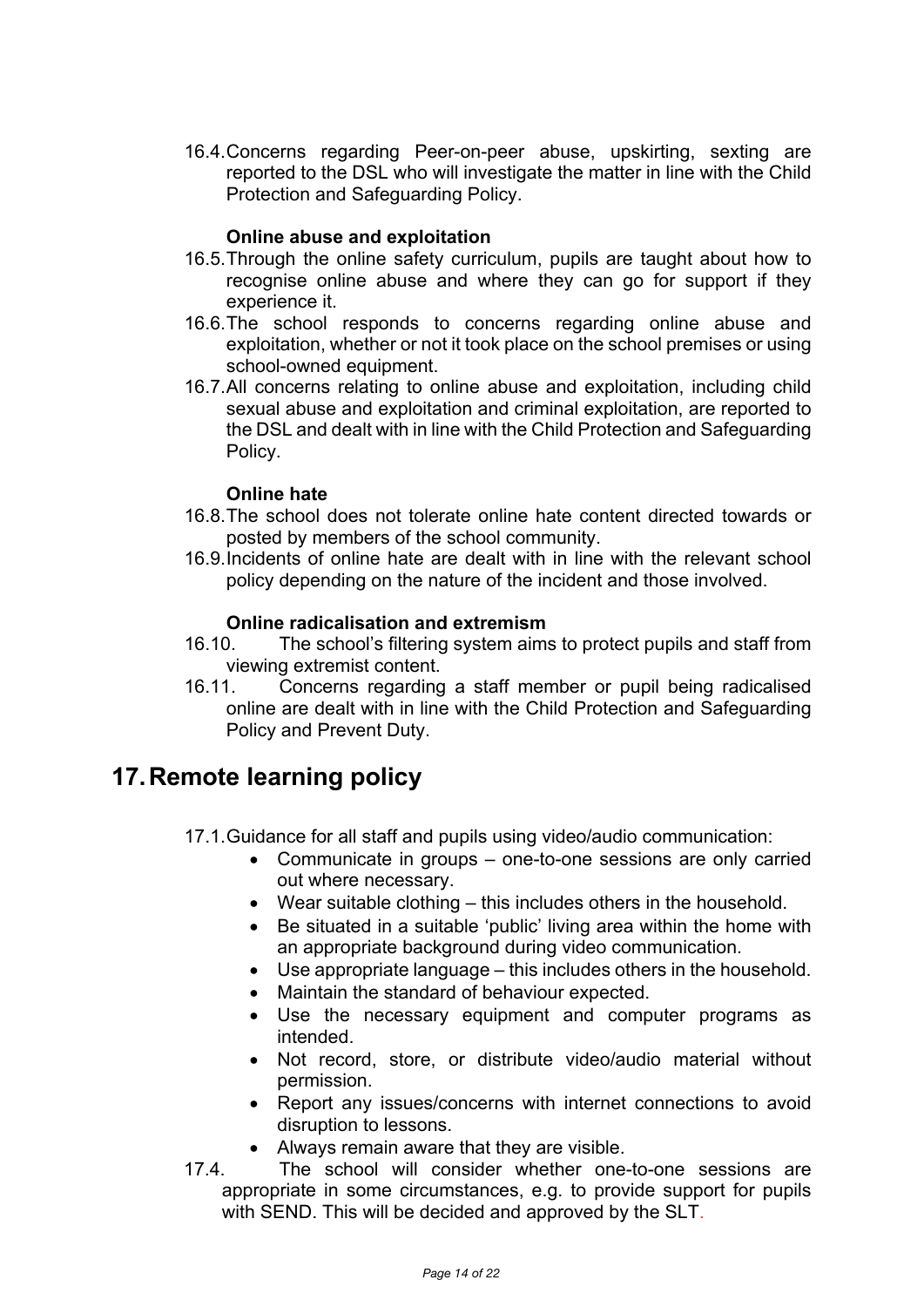- 17.5. Pupils not using devices or software as intended will be disciplined in line with the Acceptable Use Agreement.
- 17.6. The school will risk assess the technology used for remote learning prior to use to minimise privacy issues or scope for inappropriate use.
- 17.7. The school will communicate with parents about what methods of delivering remote teaching are most suitable – alternate arrangements will be made where necessary.
- 17.8. During the period of remote learning, the school will maintain regular contact with parents to:
	- Reinforce the importance of children staying safe online.
	- Ensure parents are aware of what their children are being asked to do, e.g. sites they have been asked to use and staff they will interact with.
	- Encourage them to set age-appropriate parental controls on devices and internet filters to block malicious websites.
	- Direct parents to useful resources to help them keep their children safe online.
- 17.11. The school will not be responsible for providing access to the internet off school premises and will not be responsible for providing online safety software, e.g. anti-virus software, on devices not owned by the school.

### **18.Monitoring and review**

Any changes made to this policy are communicated to all members of the school community.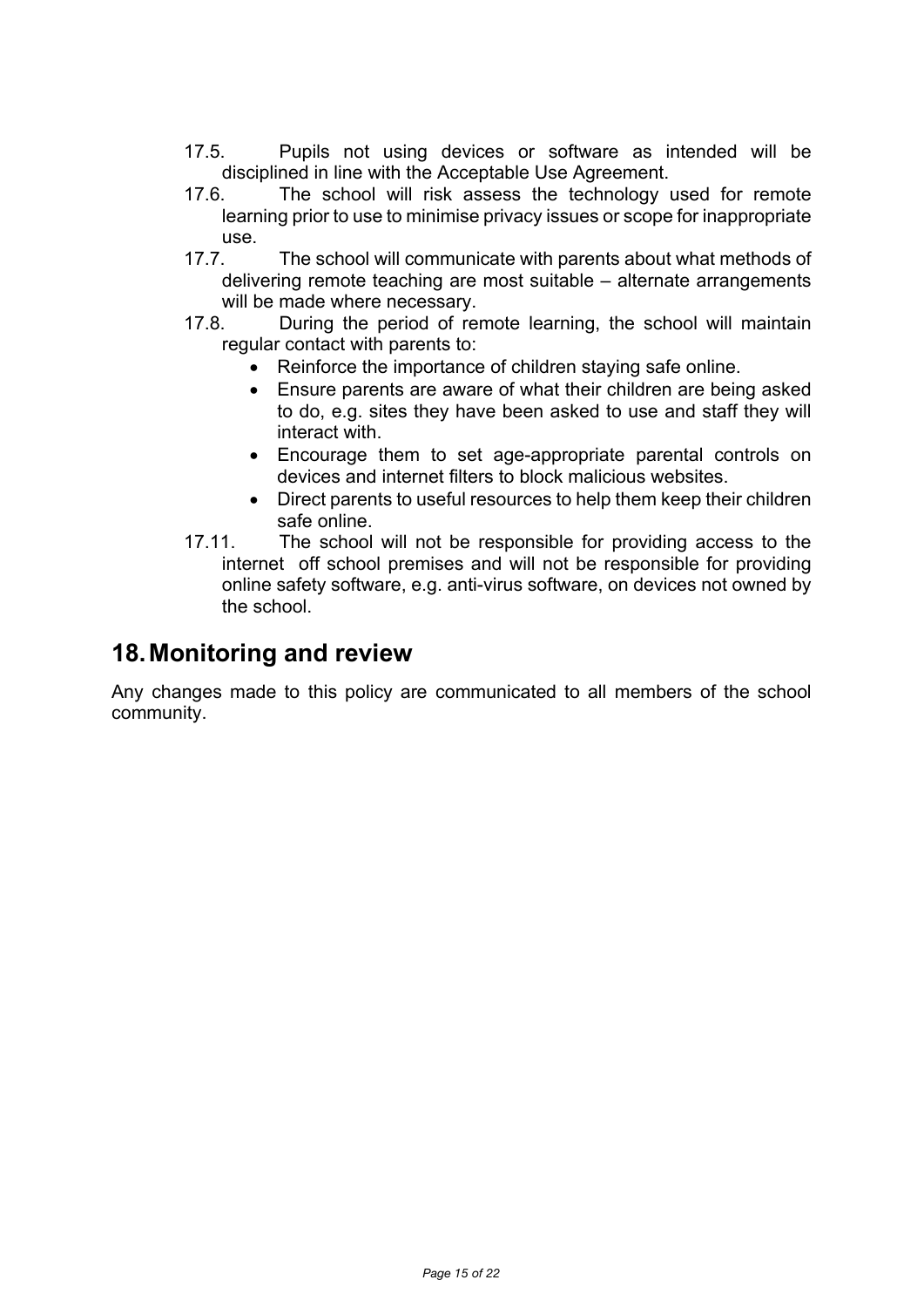# **Appendix 1: Online harms and risks – curriculum coverage**

| <b>Subject</b><br>area                                  | <b>Description and teaching content</b>                                                                                                                                                                                                                                                                                                                                                                                                                                                                                                                                                                                                                                                                                                                                       | <b>Curriculum area</b><br>the harm or risk is<br>covered in                                                                                                                                                                              |
|---------------------------------------------------------|-------------------------------------------------------------------------------------------------------------------------------------------------------------------------------------------------------------------------------------------------------------------------------------------------------------------------------------------------------------------------------------------------------------------------------------------------------------------------------------------------------------------------------------------------------------------------------------------------------------------------------------------------------------------------------------------------------------------------------------------------------------------------------|------------------------------------------------------------------------------------------------------------------------------------------------------------------------------------------------------------------------------------------|
|                                                         | How to navigate the internet and manage information                                                                                                                                                                                                                                                                                                                                                                                                                                                                                                                                                                                                                                                                                                                           |                                                                                                                                                                                                                                          |
| Age<br>restrictions                                     | Some online activities have age restrictions because they include content<br>which is not appropriate for children under a specific age.<br>Teaching includes the following:<br>That age verification exists and why some online platforms ask<br>users to verify their age<br>Why age restrictions exist<br>$\bullet$<br>That content that requires age verification can be damaging to<br>$\bullet$<br>under-age consumers<br>What the age of digital consent is (13 for most platforms) and why it<br>is important                                                                                                                                                                                                                                                         | This risk or harm is<br>covered in the<br>following curriculum<br>$area(s)$ :<br>• Health education<br>• Computing<br>curriculum                                                                                                         |
| How content<br>can be used<br>and shared                | Knowing what happens to information, comments or images that are put<br>online.<br>Teaching includes the following:<br>What a digital footprint is, how it develops and how it can affect<br>pupils' futures<br>How cookies work<br>$\bullet$<br>How content can be shared, tagged and traced<br>$\bullet$<br>How difficult it is to remove something once it has been shared<br>online<br>What is illegal online, e.g. youth-produced sexual imagery (sexting)                                                                                                                                                                                                                                                                                                               | This risk or harm is<br>covered in the<br>following curriculum<br>$area(s)$ :<br>• Relationships<br>education<br>• Health education<br>• [Secondary schools]<br><b>RSE</b><br>• Computing<br>curriculum                                  |
| Disinformatio<br>n,<br>misinformati<br>on and<br>hoaxes | Some information shared online is accidentally or intentionally wrong,<br>misleading or exaggerated.<br>Teaching includes the following:<br>Disinformation and why individuals or groups choose to share false<br>٠<br>information in order to deliberately deceive<br>Misinformation and being aware that false and misleading<br>٠<br>information can be shared inadvertently<br>Online hoaxes, which can be deliberately and inadvertently spread<br>for a variety of reasons<br>That the widespread nature of this sort of content can often appear<br>to be a stamp of authenticity, making it important to evaluate what is<br>seen online<br>How to measure and check authenticity online<br>The potential consequences of sharing information that may not be<br>true | This risk or harm is<br>covered in the<br>following curriculum<br>$area(s)$ :<br>• Relationships<br>education<br>• Health education<br>• [Secondary<br>schools] RSE<br>• Computing<br>curriculum<br>$\cdot$ [KS3 and KS4]<br>Citizenship |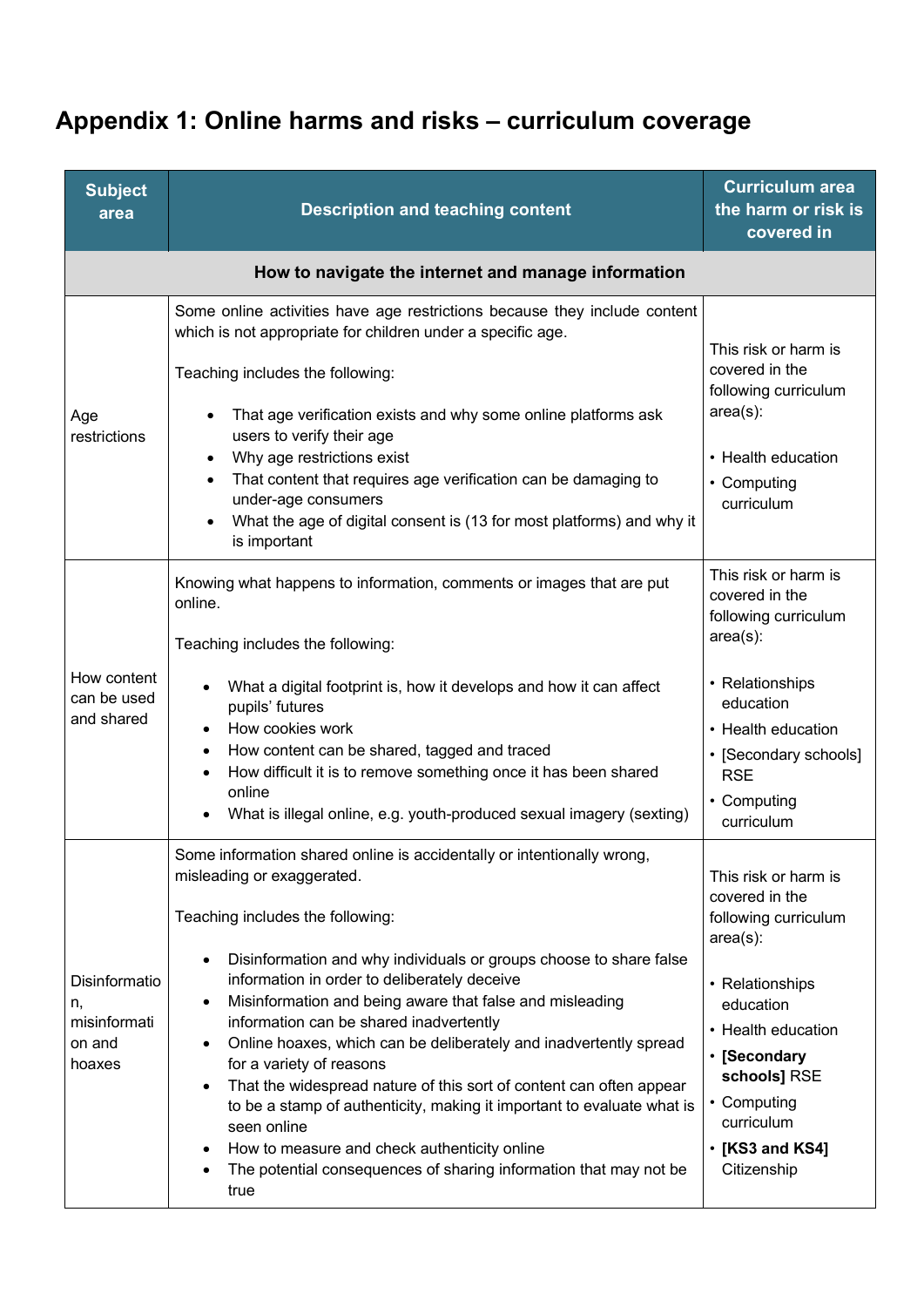| Fake<br>websites and<br>scam emails | Fake websites and scam emails are used to extort data, money, images<br>and other things that can either be used by the scammer to harm the<br>person targeted or sold on for financial, or other, gain.<br>Teaching includes the following:                                                                                                                         | This risk or harm is<br>covered in the<br>following curriculum<br>$area(s)$ :                                   |
|-------------------------------------|----------------------------------------------------------------------------------------------------------------------------------------------------------------------------------------------------------------------------------------------------------------------------------------------------------------------------------------------------------------------|-----------------------------------------------------------------------------------------------------------------|
|                                     | How to recognise fake URLs and websites<br>What secure markings on websites are and how to assess the<br>sources of emails<br>The risks of entering information to a website which is not secure<br>What pupils should do if they are harmed/targeted/groomed as a<br>result of interacting with a fake website or scam email<br>Who pupils should go to for support | • Relationships<br>education<br>• [Secondary<br>schools] RSE<br>• Health education<br>• Computing<br>curriculum |
|                                     | Fraud can take place online and can have serious consequences for<br>individuals and organisations.<br>Teaching includes the following:                                                                                                                                                                                                                              | This risk or harm is<br>covered in the<br>following curriculum<br>$area(s)$ :                                   |
| Online fraud                        | What identity fraud, scams and phishing are<br>That children are sometimes targeted to access adults' data<br>What 'good' companies will and will not do when it comes to<br>personal details                                                                                                                                                                        | • Relationships<br>education<br>• Computing<br>curriculum                                                       |
| Password<br>phishing                | Password phishing is the process by which people try to find out individuals'<br>passwords so they can access protected content.<br>Teaching includes the following:<br>Why passwords are important, how to keep them safe and that<br>others might try to get people to reveal them                                                                                 | This risk or harm is<br>covered in the<br>following curriculum<br>$area(s)$ :<br>• Relationships                |
|                                     | How to recognise phishing scams<br>The importance of online security to protect against viruses that are<br>designed to gain access to password information<br>What to do when a password is compromised or thought to be<br>compromised                                                                                                                             | education<br>• Computing<br>curriculum                                                                          |
|                                     | Online platforms and search engines gather personal data – this is often<br>referred to as 'harvesting' or 'farming'.<br>Teaching includes the following:                                                                                                                                                                                                            | This risk or harm is<br>covered in the<br>following curriculum<br>$area(s)$ :                                   |
| Personal<br>data                    | How cookies work<br>How data is farmed from sources which look neutral<br>How and why personal data is shared by online companies<br>٠<br>How pupils can protect themselves and that acting quickly is<br>٠<br>essential when something happens<br>The rights children have with regards to their data<br>How to limit the data companies can gather                 | • Relationships<br>education<br>[Secondary<br>schools] RSE<br>• Computing<br>curriculum                         |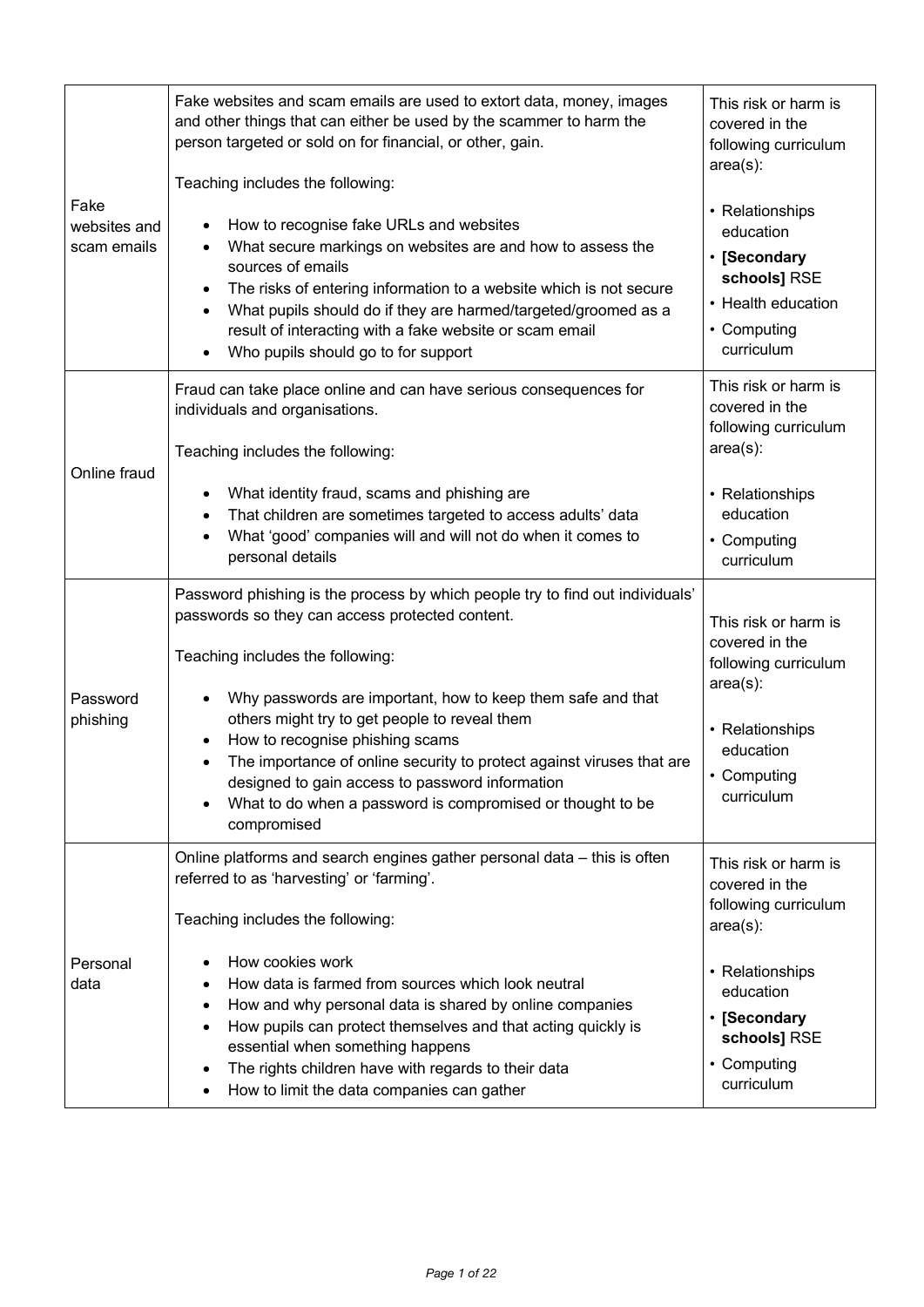| Persuasive                        | Many devices, apps and games are designed to keep users online for<br>longer than they might have planned or desired.<br>Teaching includes the following:                                                                                                                                                                                                                                                                                                  | This risk or harm is<br>covered in the<br>following curriculum<br>$area(s)$ :                                                    |
|-----------------------------------|------------------------------------------------------------------------------------------------------------------------------------------------------------------------------------------------------------------------------------------------------------------------------------------------------------------------------------------------------------------------------------------------------------------------------------------------------------|----------------------------------------------------------------------------------------------------------------------------------|
| design                            | That the majority of games and platforms are designed to make<br>money - their primary driver is to encourage people to stay online<br>for as long as possible<br>How notifications are used to pull users back online                                                                                                                                                                                                                                     | • Health education<br>• Computing<br>curriculum                                                                                  |
| Privacy                           | Almost all devices, websites, apps and other online services come with<br>privacy settings that can be used to control what is shared.<br>Teaching includes the following:                                                                                                                                                                                                                                                                                 | This risk or harm is<br>covered in the<br>following curriculum<br>$area(s)$ :                                                    |
| settings                          | How to find information about privacy settings on various devices<br>and platforms<br>That privacy settings have limitations                                                                                                                                                                                                                                                                                                                               | • Relationships<br>education<br>• Computing<br>curriculum                                                                        |
| Targeting of<br>online<br>content | Much of the information seen online is a result of some form of targeting.<br>Teaching includes the following:<br>How adverts seen at the top of online searches and social media<br>have often come from companies paying to be on there and<br>different people will see different adverts<br>How the targeting is done<br>$\bullet$<br>The concept of clickbait and how companies can use it to draw<br>$\bullet$<br>people to their sites and services | This risk or harm is<br>covered in the<br>following curriculum<br>$area(s)$ :<br>• Health education<br>• Computing<br>curriculum |
|                                   | How to stay safe online                                                                                                                                                                                                                                                                                                                                                                                                                                    |                                                                                                                                  |
| Online abuse                      | Some online behaviours are abusive. They are negative in nature,<br>potentially harmful and, in some cases, can be illegal.<br>Teaching includes the following:<br>The types of online abuse, including sexual harassment, bullying,<br>trolling and intimidation                                                                                                                                                                                          | This risk or harm is<br>covered in the<br>following curriculum<br>$area(s)$ :<br>• Relationships<br>education                    |
|                                   | When online abuse can become illegal<br>How to respond to online abuse and how to access support<br>How to respond when the abuse is anonymous<br>The potential implications of online abuse<br>What acceptable and unacceptable online behaviours look like                                                                                                                                                                                               | • [Secondary<br>schools] RSE<br>• Health education<br>• Computing<br>curriculum<br>• [KS4] Citizenship                           |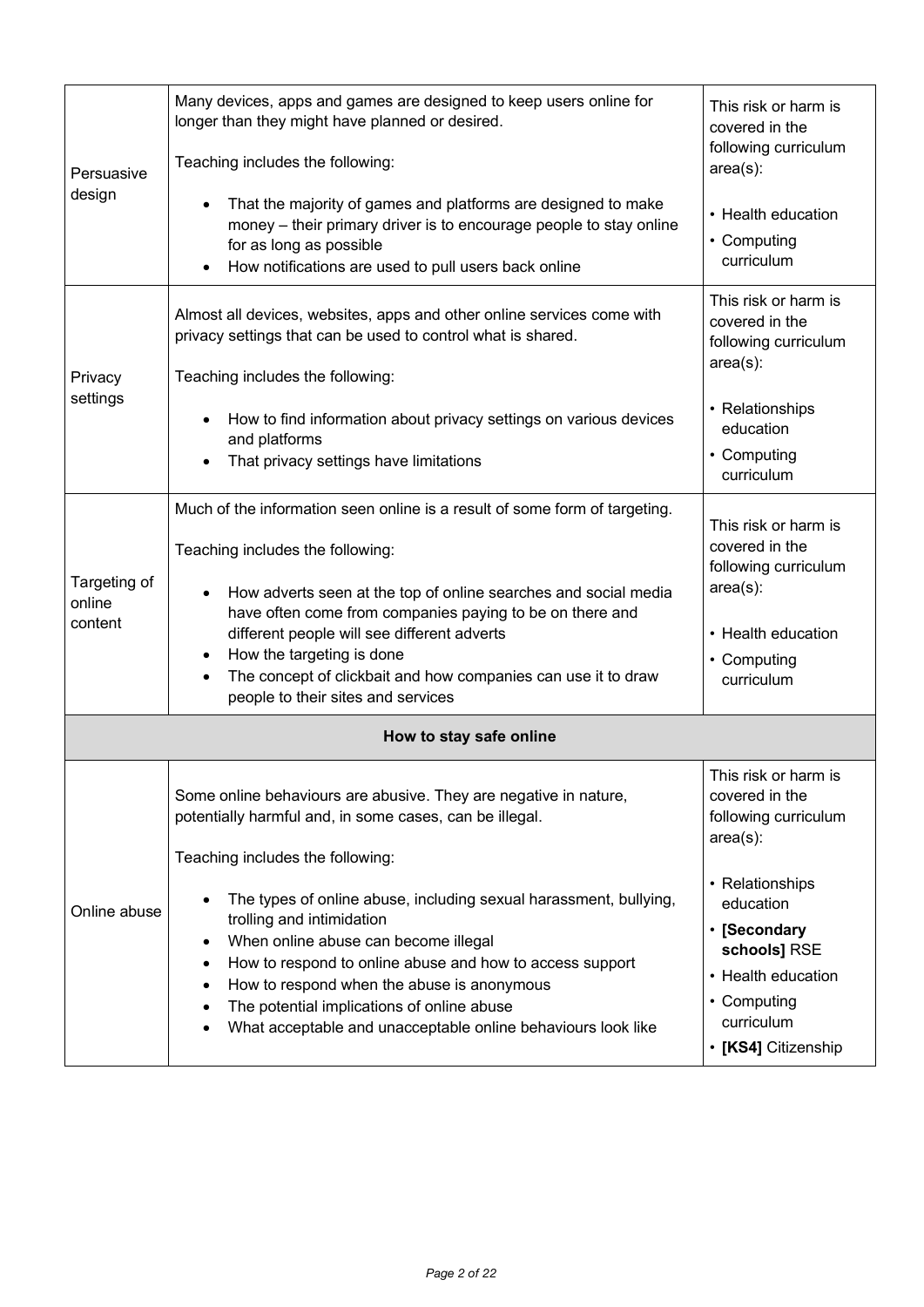|                          | Online challenges acquire mass followings and encourage others to take<br>part in what they suggest.                                                                                                                                                                                                                                                                                                                                                                                                                                                                                                                                                                                                                          |                                                                                                                                               |
|--------------------------|-------------------------------------------------------------------------------------------------------------------------------------------------------------------------------------------------------------------------------------------------------------------------------------------------------------------------------------------------------------------------------------------------------------------------------------------------------------------------------------------------------------------------------------------------------------------------------------------------------------------------------------------------------------------------------------------------------------------------------|-----------------------------------------------------------------------------------------------------------------------------------------------|
| Challenges               | Teaching includes the following:<br>What an online challenge is and that, while some will be fun and<br>harmless, others may be dangerous and even illegal<br>How to assess if the challenge is safe or potentially harmful,<br>including considering who has generated the challenge and why<br>That it is okay to say no and to not take part in a challenge<br>$\bullet$<br>How and where to go for help<br>$\bullet$<br>The importance of telling an adult about challenges which include<br>$\bullet$<br>threats or secrecy - 'chain letter' style challenges                                                                                                                                                            | This risk or harm is<br>covered in the<br>following curriculum<br>$area(s)$ :<br>• Relationships<br>education<br>• Health education           |
| Content<br>which incites | Knowing that violence can be incited online and escalate very quickly into<br>offline violence.<br>Teaching includes the following:<br>That online content (sometimes gang related) can glamorise the<br>possession of weapons and drugs<br>That to intentionally encourage or assist in an offence is also a<br>criminal offence<br>How and where to get help if they are worried about involvement in<br>violence                                                                                                                                                                                                                                                                                                           | This risk or harm is<br>covered in the<br>following curriculum<br>$area(s)$ :<br>• Relationships<br>education<br>• [Secondary<br>schools] RSE |
| Fake profiles            | Not everyone online is who they say they are.<br>Teaching includes the following:<br>That, in some cases, profiles may be people posing as someone<br>they are not or may be 'bots'<br>How to look out for fake profiles                                                                                                                                                                                                                                                                                                                                                                                                                                                                                                      | This risk or harm is<br>covered in the<br>following curriculum<br>$area(s)$ :<br>• Relationships<br>education<br>• Computing<br>curriculum    |
| Grooming                 | Knowing about the different types of grooming and motivations for it, e.g.<br>radicalisation, child sexual abuse and exploitation (CSAE) and gangs<br>(county lines).<br>Teaching includes the following:<br>Boundaries in friendships with peers, in families, and with others<br>Key indicators of grooming behaviour<br>The importance of disengaging from contact with suspected<br>grooming and telling a trusted adult<br>How and where to report grooming both in school and to the police<br>At all stages, it is important to balance teaching pupils about making<br>sensible decisions to stay safe whilst being clear it is never the fault of the<br>child who is abused and why victim blaming is always wrong. | This risk or harm is<br>covered in the<br>following curriculum<br>$area(s)$ :<br>• Relationships<br>education<br>• [Secondary<br>schools] RSE |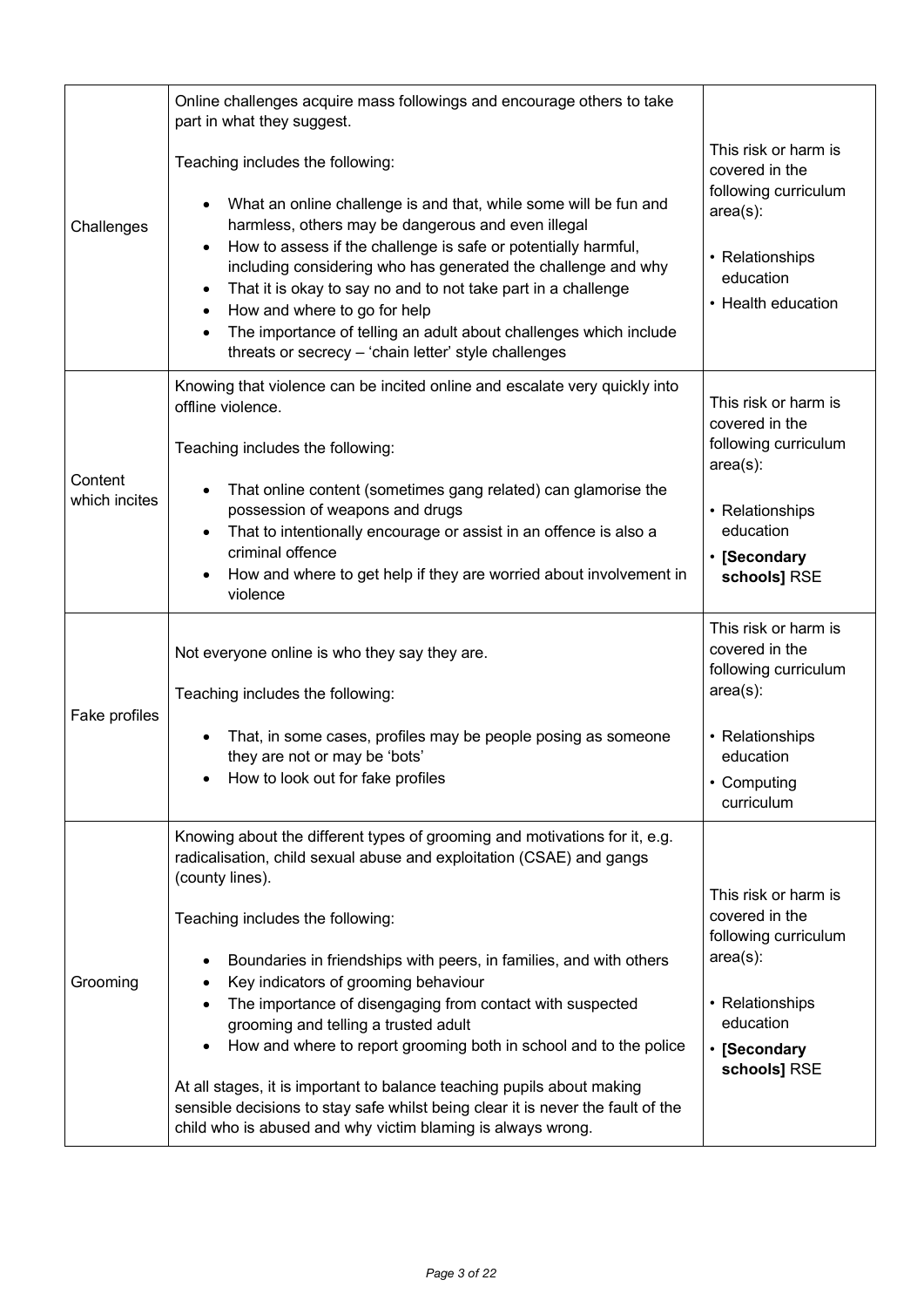| Live<br>streaming           | Live streaming (showing a video of yourself in real-time online either<br>privately or to a public audience) can be popular with children, but it carries<br>a risk when carrying out and watching it.<br>Teaching includes the following:<br>What the risks of carrying out live streaming are, e.g. the potential<br>for people to record livestreams and share the content<br>The importance of thinking carefully about who the audience might<br>be and if pupils would be comfortable with whatever they are<br>streaming being shared widely<br>That online behaviours should mirror offline behaviours and that this<br>should be considered when making a livestream<br>That pupils should not feel pressured to do something online that<br>they would not do offline<br>Why people sometimes do and say things online that they would<br>never consider appropriate offline<br>The risk of watching videos that are being livestreamed, e.g. there is<br>no way of knowing what will be shown next<br>The risks of grooming | This risk or harm is<br>covered in the<br>following curriculum<br>$area(s)$ :<br>• Relationships<br>education<br>• [Secondary<br>schools] Health<br>education              |
|-----------------------------|----------------------------------------------------------------------------------------------------------------------------------------------------------------------------------------------------------------------------------------------------------------------------------------------------------------------------------------------------------------------------------------------------------------------------------------------------------------------------------------------------------------------------------------------------------------------------------------------------------------------------------------------------------------------------------------------------------------------------------------------------------------------------------------------------------------------------------------------------------------------------------------------------------------------------------------------------------------------------------------------------------------------------------------|----------------------------------------------------------------------------------------------------------------------------------------------------------------------------|
| Pornography                 | Knowing that sexually explicit material presents a distorted picture of sexual<br>behaviours.<br>Teaching includes the following:<br>That pornography is not an accurate portrayal of adult sexual<br>relationships<br>That viewing pornography can lead to skewed beliefs about sex<br>and, in some circumstances, can normalise violent sexual behaviour<br>That not all people featured in pornographic material are doing so<br>willingly, i.e. revenge porn or people trafficked into sex work                                                                                                                                                                                                                                                                                                                                                                                                                                                                                                                                    | This risk or harm is<br>covered in the<br>following curriculum<br>$area(s)$ :<br>• [Secondary<br>schools] RSE                                                              |
| Unsafe<br>communicati<br>on | Knowing different strategies for staying safe when communicating with<br>others, especially people they do not know or have not met.<br>Teaching includes the following:<br>That communicating safely online and protecting your privacy and<br>data is important, regardless of who you are communicating with<br>How to identify indicators of risk and unsafe communications<br>٠<br>The risks associated with giving out addresses, phone numbers or<br>٠<br>email addresses to people pupils do not know, or arranging to meet<br>someone they have not met before<br>What online consent is and how to develop strategies to confidently<br>say no to both friends and strangers online                                                                                                                                                                                                                                                                                                                                          | This risk or harm is<br>covered in the<br>following curriculum<br>$area(s)$ :<br>• Relationships<br>education<br>• [Secondary<br>schools] RSE<br>• Computing<br>curriculum |
|                             | Wellbeing                                                                                                                                                                                                                                                                                                                                                                                                                                                                                                                                                                                                                                                                                                                                                                                                                                                                                                                                                                                                                              |                                                                                                                                                                            |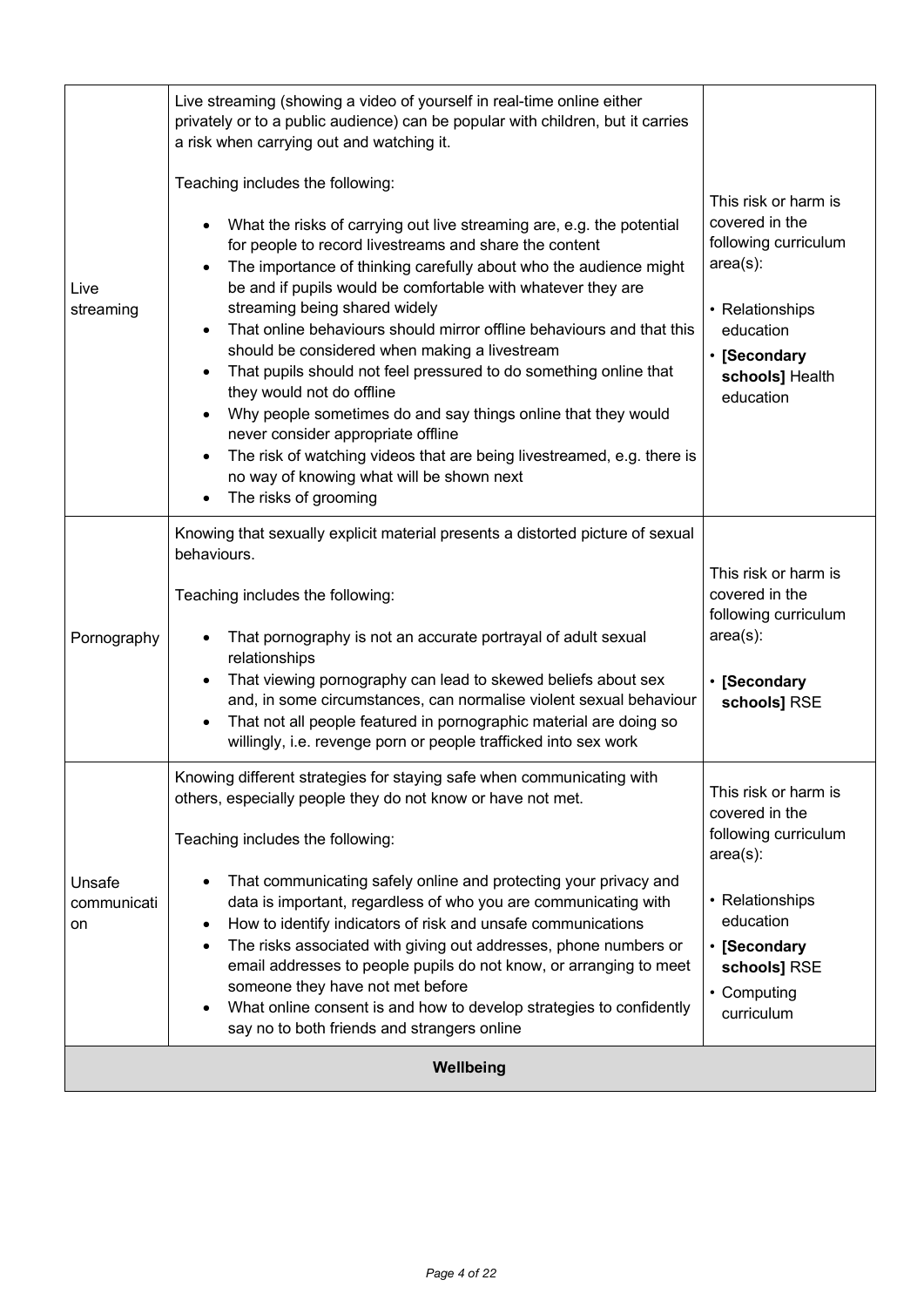| Impact on<br>confidence<br>(including<br>body<br>confidence)                           | Knowing about the impact of comparisons to 'unrealistic' online images.<br>Teaching includes the following:<br>The issue of using image filters and digital enhancement<br>٠<br>The role of social media influencers, including that they are paid to<br>٠<br>influence the behaviour of their followers<br>The issue of photo manipulation, including why people do it and<br>how to look out for it                                                                                                                                                                                                                                                                                                                                                                                                                                                                                                                                                                                                                                                       | This risk or harm is<br>covered in the<br>following curriculum<br>$area(s)$ :<br>• [Secondary<br>schools] Health<br>education         |
|----------------------------------------------------------------------------------------|-------------------------------------------------------------------------------------------------------------------------------------------------------------------------------------------------------------------------------------------------------------------------------------------------------------------------------------------------------------------------------------------------------------------------------------------------------------------------------------------------------------------------------------------------------------------------------------------------------------------------------------------------------------------------------------------------------------------------------------------------------------------------------------------------------------------------------------------------------------------------------------------------------------------------------------------------------------------------------------------------------------------------------------------------------------|---------------------------------------------------------------------------------------------------------------------------------------|
| Impact on<br>quality of life,<br>physical and<br>mental<br>health and<br>relationships | Knowing how to identify when online behaviours stop being fun and begin to<br>create anxiety, including that there needs to be a balance between time<br>spent online and offline.<br>Teaching includes the following:<br>How to evaluate critically what pupils are doing online, why they are<br>doing it and for how long (screen time)<br>How to consider quality vs. quantity of online activity<br>$\bullet$<br>The need for pupils to consider if they are actually enjoying being<br>$\bullet$<br>online or just doing it out of habit due to peer pressure or the fear or<br>missing out<br>That time spent online gives users less time to do other activities,<br>which can lead some users to become physically inactive<br>The impact that excessive social media usage can have on levels of<br>anxiety, depression and other mental health issues<br>That isolation and loneliness can affect pupils and that it is very<br>$\bullet$<br>important for them to discuss their feelings with an adult and seek<br>support<br>Where to get help | This risk or harm is<br>covered in the<br>following curriculum<br>$area(s)$ :<br>• Health education                                   |
| Online vs.<br>offline<br>behaviours                                                    | People can often behave differently online to how they would act face to<br>face.<br>Teaching includes the following:<br>How and why people can often portray an exaggerated picture of<br>their lives (especially online) and how that can lead to pressures<br>around having perfect/curated lives<br>How and why people are unkind or hurtful online when they would<br>not necessarily be unkind to someone face to face<br>What users post can affect future career opportunities and relationships -                                                                                                                                                                                                                                                                                                                                                                                                                                                                                                                                                  | This risk or harm is<br>covered in the<br>following curriculum<br>$area(s)$ :<br>• Relationships<br>education<br>This risk or harm is |
| Reputational<br>damage                                                                 | both positively and negatively.<br>Teaching includes the following:<br>Strategies for positive use<br>How to build a professional online profile                                                                                                                                                                                                                                                                                                                                                                                                                                                                                                                                                                                                                                                                                                                                                                                                                                                                                                            | covered in the<br>following curriculum<br>$area(s)$ :<br>• [Secondary<br>schools] RSE                                                 |
| Suicide, self-<br>harm and<br>eating<br>disorders                                      | Pupils may raise topics including eating disorders, self-harm and suicide.<br>Teachers must be aware of the risks of encouraging or making these seem<br>a more viable option for pupils and should take care to avoid giving<br>instructions or methods and avoid using language, videos and images.                                                                                                                                                                                                                                                                                                                                                                                                                                                                                                                                                                                                                                                                                                                                                       |                                                                                                                                       |